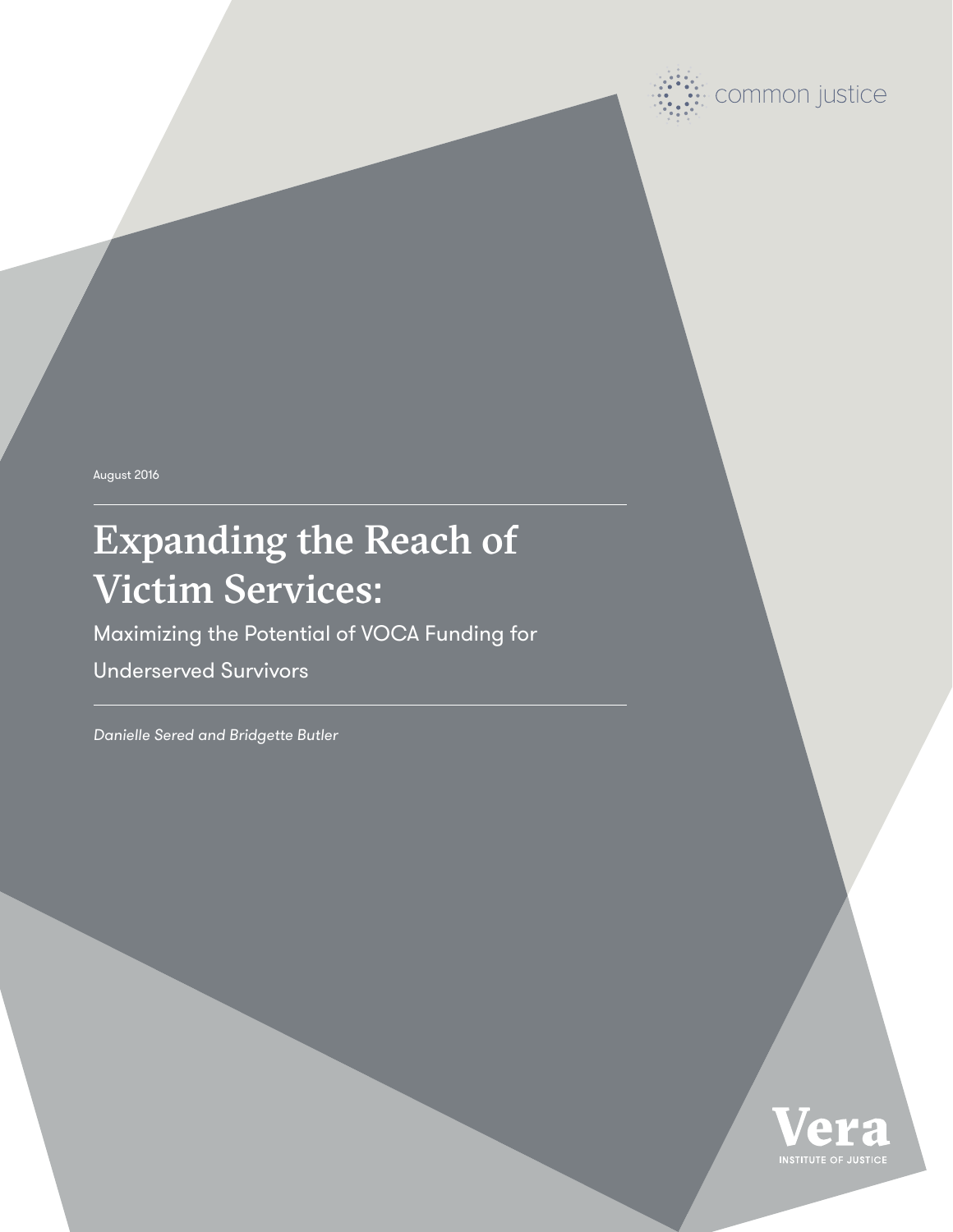### **Contents**

- **3 Promising change for survivors of crime**
- **4 The VOCA collaborative**
- **5 Expanding the reach of victim services**
	- 6 Case study 1: Innovative work in Central California
	- 8 Case study 2: Essential services in Washington state
	- 9 Case study 3: New collaboration in Southern California
	- 13 Case study 4: Reaching underserved victims in New Jersey
	- 14 Case study 5: A partnership in Michigan
- **18 Challenges and recommendations**
- **28 Looking ahead**
- **29 Endnotes**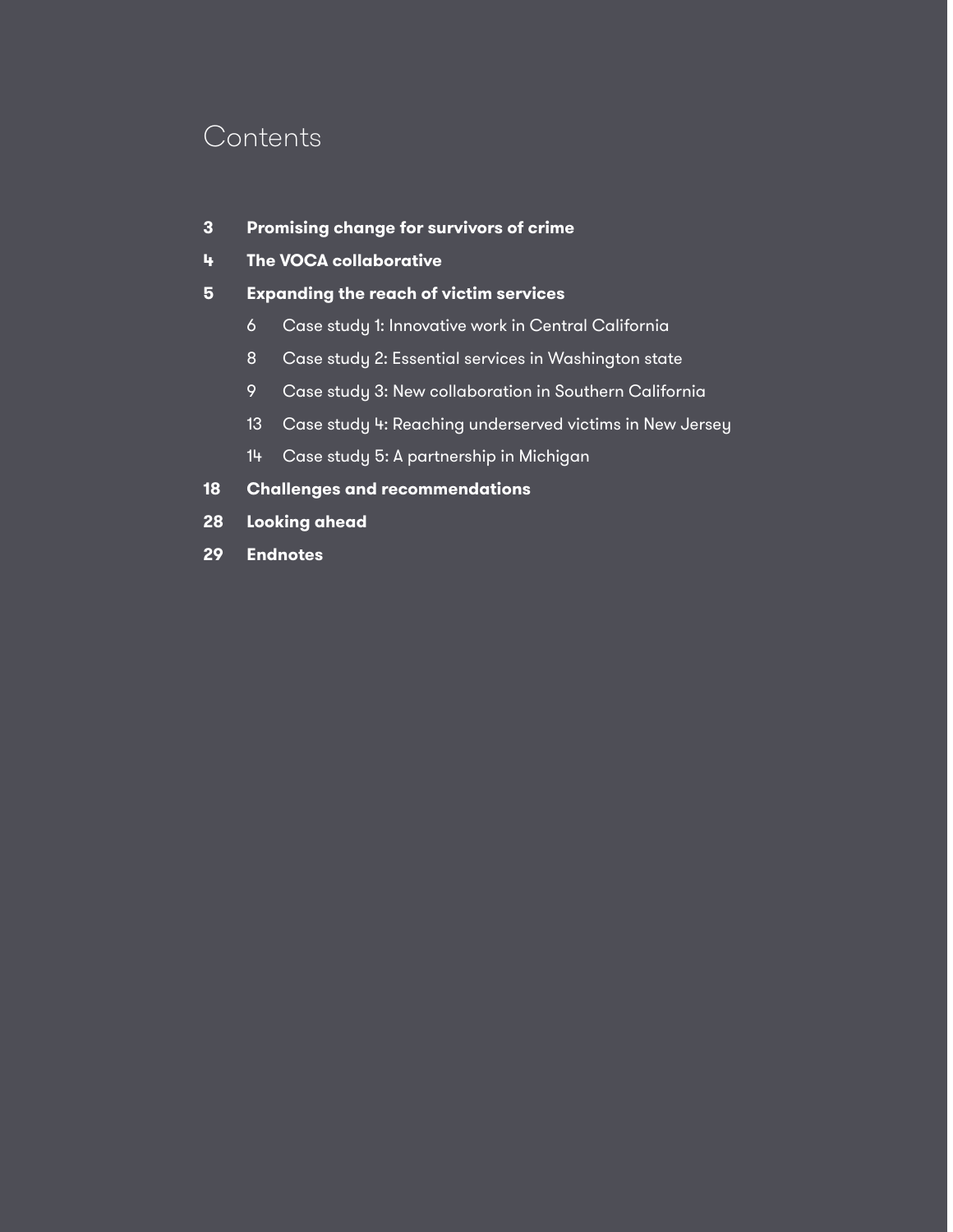# Promising change for survivors of crime

e are at a moment of extraordinary opportunity for victims<br>of crime. In 2015, the federal budget for Victims of Crime A<br>(VOCA) funds increased by \$1.6 billion—from \$745 million<br>to \$2.261 billion<sup>1</sup> These funds represent th of crime. In 2015, the federal budget for Victims of Crime Act (VOCA) funds increased by \$1.6 billion—from \$745 million to \$2.361 billion.<sup>1</sup> These funds represent the single largest source of funding for victim services in the United States. An increase of this size is unprecedented for VOCA.<sup>2</sup>

Now with an infusion of funds that—if sustained beyond 2016—will more than triple the size of the field, we have an opportunity to finally address the needs of victims of crime who have been excluded from services. 3 The new funds can help bring services to the neighborhoods most affected by violence and least supported in its aftermath, particularly low-income communities of color. And we can do so while at the same time expanding resources to essential existing programs that serve victims of crime.

We know expanded victim services can have far-reaching impact. Thirty years of advocacy for victims has brought about lasting, paradigmatic change in our culture's response to domestic and sexual assault, and reached millions of victims of these and other crimes. But despite the [formidable work](http://sisterslead.org/) [of many,](http://www.wocninc.org/) the victim services field has not achieved equity in service delivery. Victims of certain crimes and from certain backgrounds are too often left out.4 Whether because of limited resources, lack of information, implicit bias, or an emphasis on partnership with law enforcement, the field has struggled to reach many survivors including immigrants; young people of color; people with disabilities; lesbian, gay, bisexual, transgender, and queer (LGBTQ) people; and other historically marginalized communities.<sup>5</sup> When people belong to more than one of these groups, they are even more likely to be excluded from services.

Closing this gap will require, in part, correcting long-standing misperceptions about who survives crime. For instance, while rarely depicted as such in media, young men of color are among those most likely to be crime victims in the United States.<sup>6</sup> As discussed in Common Justice's issue brief, *[Young Men of Color and the Other Side of Harm: Addressing](http://www.vera.org/sites/default/files/resources/downloads/men-of-color-as-victims-of-violence-v2.pdf)  [Disparities in Our Responses to Violence](http://www.vera.org/sites/default/files/resources/downloads/men-of-color-as-victims-of-violence-v2.pdf)*, data show that from 1996 through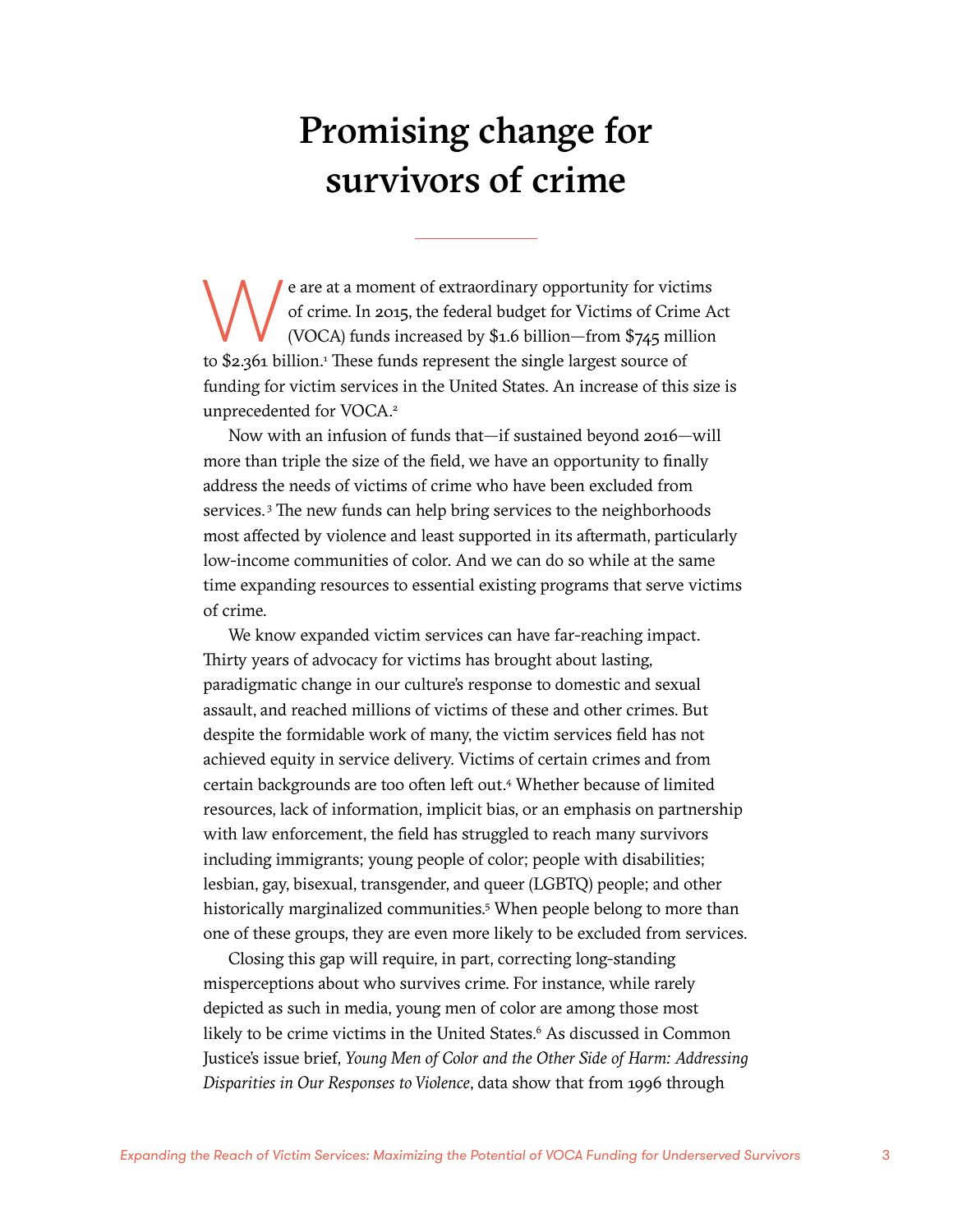2007, young black men were the most likely to be robbed every year, the most likely to be victimized by violence during six of the 11 years, and the second-most likely to be victimized during four of the 11 years.<sup>7</sup> Yet, men of color are virtually unrepresented among recipients of victim services. Reality and perception do not match. The failure of the current system to adequately engage the full range of victims means these victims are more likely to live with unaddressed symptoms of trauma, are less likely to get the help they deserve, and are less likely to recover.

In this report, we outline a way forward to make the best possible use of these new funds, with the particular goal of fostering greater equity in distribution. The report builds on a year of work on the ground learning from victim services providers across the country. Our team met with VOCA administrators, listened to crime survivors, and heard from seasoned advocates in the field. The case studies in this report are intended to serve as examples of organizations that stand to benefit most from the increase in funds. We then outline a range of challenges and recommendations to help maximize the opportunity at hand. It is our hope that this report supports VOCA administrators—and their partners in victim services—in making the greatest impact with the resources now available to them so that together we can help more crime survivors move from pain to healing.

## The VOCA collaborative

eginning in 2015, Common Justice, Equal Justice USA, and<br>Californians for Safety and Justice began working collabora<br>ensure the greatest possible portion of the newly increased<br>VOCA funding reached those most affected by v Californians for Safety and Justice began working collaboratively to ensure the greatest possible portion of the newly increased federal VOCA funding reached those most affected by violence and least served by existing services. Each group brings distinct, vital contributions to the collaborative.

Common Justice is working to identify groups on the ground that are providing, or are positioned to provide, comprehensive victim services that are responsive to survivors' cultural backgrounds. Our aim is to connect them with each other to further build the field, to help them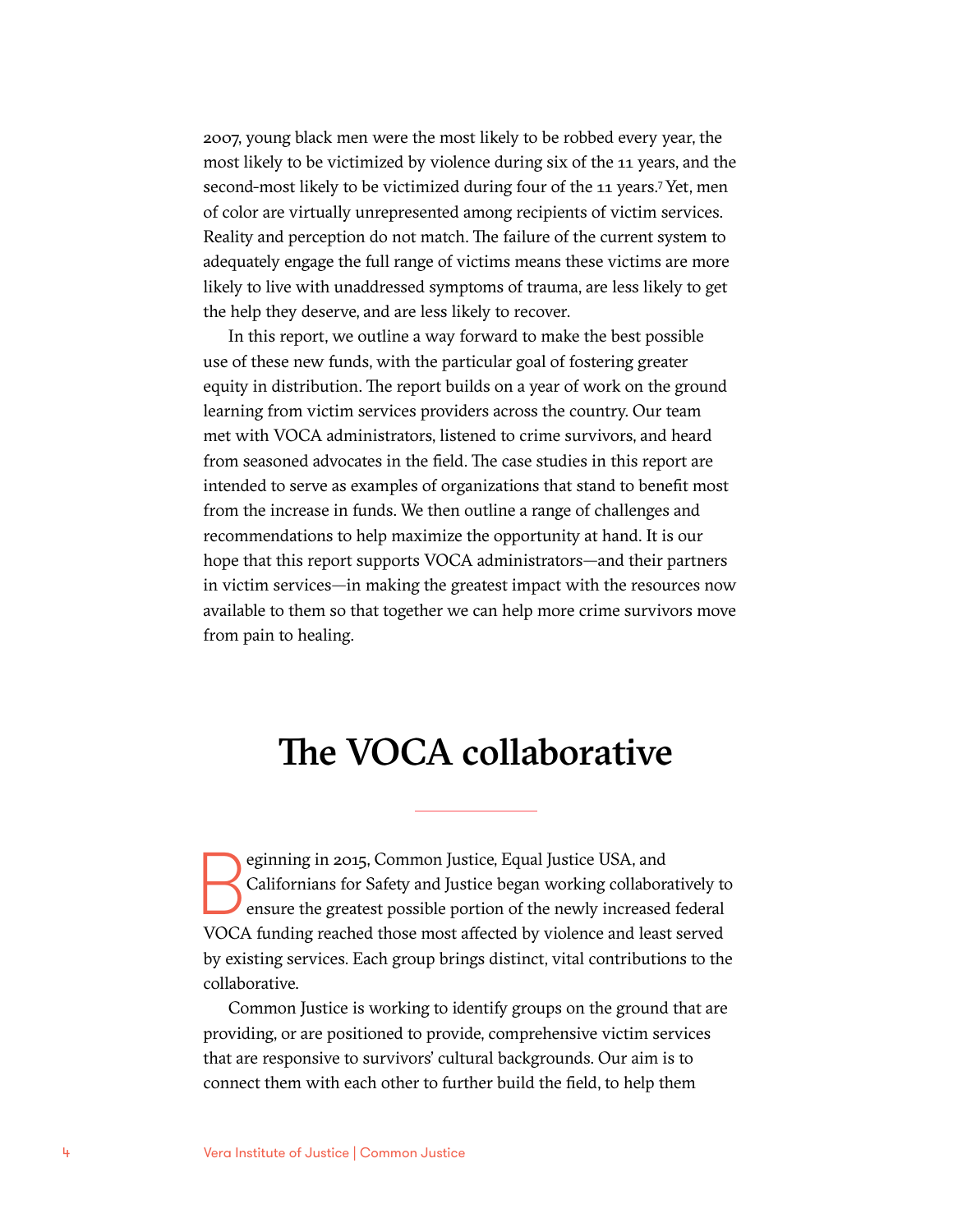access and receive support from state-based VOCA administrators, and to advance their inclusion into the broader network of victim services providers nationally.

Equal Justice USA is helping these organizations build their capacity, and is providing technical assistance and training to both traditional victim services providers and other community-based organizations that can reach those most affected by violence. The group aims to help these organizations strengthen their infrastructures and programs to be best positioned to receive and manage new VOCA funds.

Californians for Safety and Justice is working to elevate the voices of individuals and communities who experience crime most often and whose needs typically go unmet. The organization is conducting nationwide polling of crime survivors, capacity building, and advocacy efforts to ensure victim services more effectively reach the full range of crime survivors.

Together, we hope to help ensure these increased funds will have the greatest possible effect on crime survivors.

## Expanding the reach of victim services

cross the country, there are people tending to the pain of crime<br>victims. Some of these people are in formal victim services agencie<br>but many are not. These other providers are the people who formed<br>grassroots community gr cross the country, there are people tending to the pain of crime victims. Some of these people are in formal victim services agencies, but many are not. These other providers are the people who formed to violence. They are the people who work in the neighborhoods they grew up in, addressing violence as it occurs and working to halt cycles of harm. They are the people who know and understand the cultures and experiences of those they are serving because they share those same cultures and experiences. They are innovative, committed, effective service providers working at the front lines of violence to address victims' pain. In many ways, they are the next generation of victim services providers, poised to continue the tradition of advocacy and innovation that formed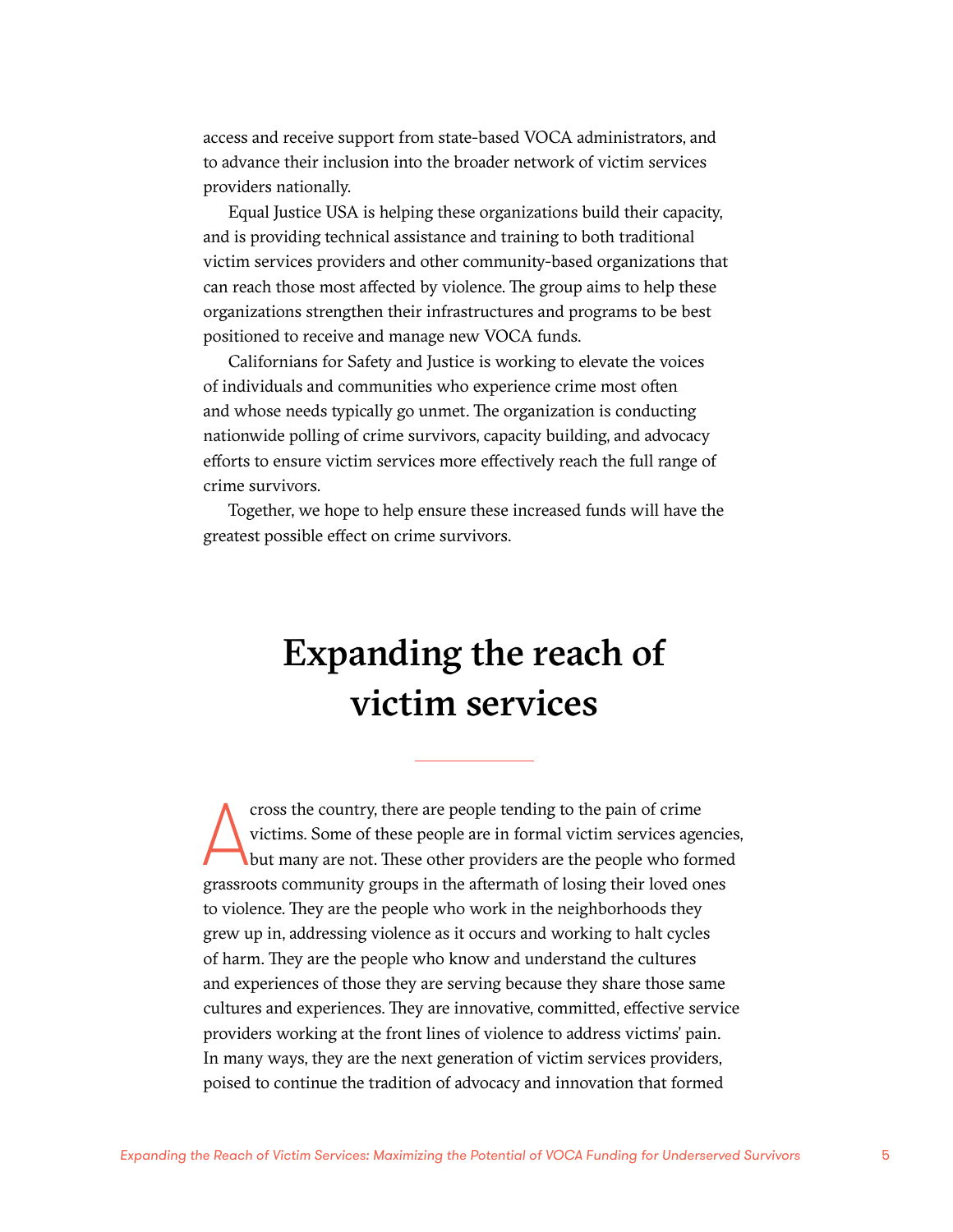the victim services field, but all too often they are not seen as such. In order to be viewed as a victim services provider—or to see yourself as one—the people you serve have to be perceived as "victims." Narrow societal conceptions of who victims are rarely include some of the people who are most likely to be harmed—including young men of color. So many of these cutting-edge providers are all too often disconnected from the larger victim-serving field, vastly under-resourced, or not looked to for the leadership and insight they are positioned to provide.<sup>8</sup> These are the groups VOCA can help support.

The following case studies are examples of the kind of essential, effective organizations that could grow if people with a commitment to crime survivors work together to expand the reach of VOCA funds.

### Case study 1: Innovative work in Central California

Fathers & Families of San Joaquin (FFSJ) promotes strong, healthy families and communities in which youth are nurtured and fathers are engaged in their children's lives. In their victim services work, FFSJ includes the full range of victims of crime, even those who typically are not seen—or do not see themselves—as such.

Organization: Fathers & Families of San Joaquin Location: Stockton, California Who they serve: Young people of color affected by crime.

Program overview: Based in Stockton, a city with one of the highest violent crime rates in the country, FFSJ addresses the needs of men, women, youth, elders, families, and the community as a whole by providing a range of social services to crime victims that reflect and respect their cultures. Services include case management to connect victims and families to resources in the community; assistance completing victims' compensation claims; support for crime victims who navigate the criminal justice process; emergency support services, including transportation; grief counseling; healing circles; support securing housing, food, and educational resources; rapid-response violence intervention and prevention services; and support groups for survivors. Crucially, FFSJ is also a certified Trauma Recovery Center in California. As such, the group serves as first responders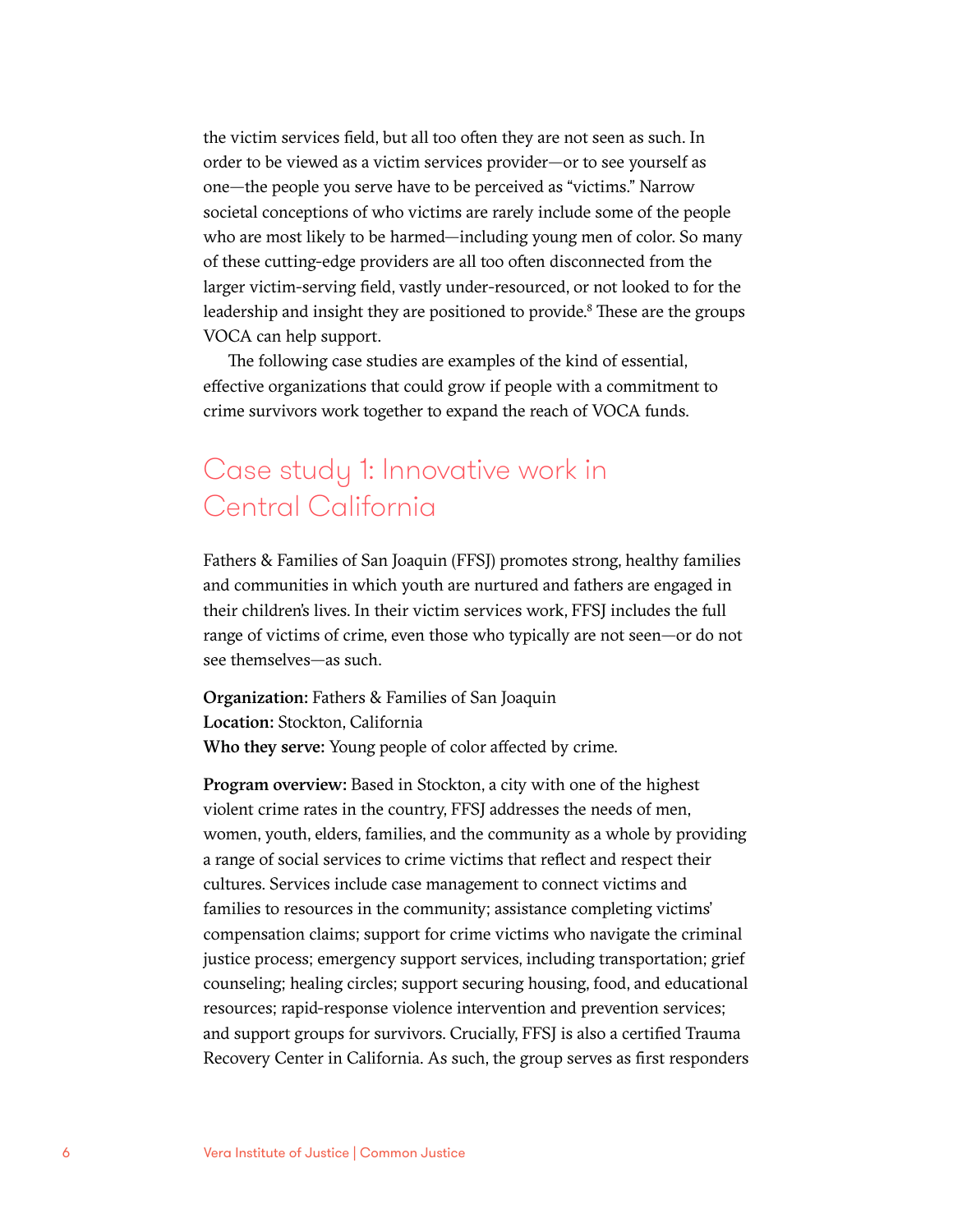when violent crime occurs in the community.

A story from the work: George was referred to FFSJ by his probation officer when he was released from jail—not to address his own criminal history, but to address the victimization he experienced prior to his incarceration. 9 Before his incarceration, George was in the child protective system for years, was facing numerous challenges and losses, and was shot by someone in his neighborhood. He felt unsafe, so he began carrying a gun. Soon thereafter, he was caught and sentenced to prison for possession of a weapon. Not once before or during his incarceration was his victimization addressed by anyone in law enforcement or social services.

George came to FFSJ through their El Joven Noble ("The Noble Youth") program, which emphasizes character and leadership development for young people. While he was a regular attendee of the program, he was quiet and withdrawn from his peers. FFSJ worked with him one-on-one to get an understanding of why he was not more actively engaged. It was then that George disclosed his experience as a shooting victim and began—for the first time—to talk about its effect on him.

One of many lasting effects of George's trauma was that he found it difficult to engage with groups of people. FFSJ began to work with him individually to process the effects the shooting was having on his life. Staff offered a combination of supports, including referrals to mainstream counseling and therapy services. They also gave George the opportunity to participate in a sweat lodge and cleansing process, a long-standing, sacred Native American cultural practice used, in part, to help people move through change and pain. Over time, George became more and more comfortable and began to engage with the other young people in the program; he emerged as a leader among his peers. Today, he works as junior staff at FFSJ, where he helps other young men who have been harmed by crime.

Our work with the program: Our VOCA collaborative connected with FFSJ as they sought funds to enhance the services they provided to victims. We offered help integrating those services into their role as a state-designated Trauma Recovery Center. Our team provided technical assistance during the application process, as they were largely unfamiliar with VOCA funding. Our support included answering clarifying questions and assisting with shaping program language to best reflect the range of services they provide to victims. In this process, FFSJ was able to solidify their identity as a victim services provider. We expect FFSJ to apply in the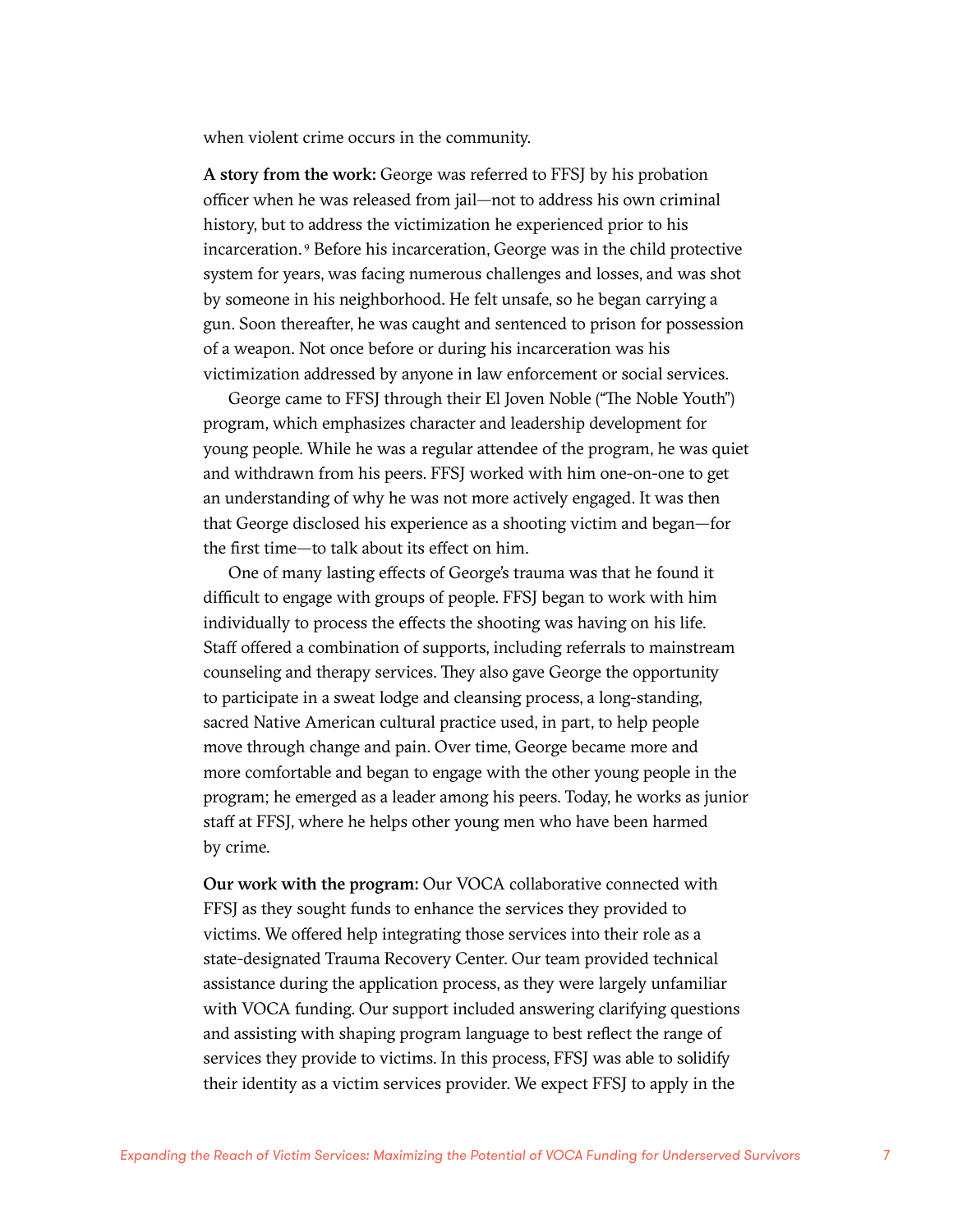next cycle of funding made available in California.

### Case study 2: Essential services in Washington state

The mission of Our Sisters' House is to provide supportive services that identify, reduce, and eliminate risk factors that impede safety, and to nurture the healthy development of people affected by domestic violence. The group prioritizes both women and their families, offering culturally competent support to victims of crime.

Organization: Our Sisters' House Location: Tacoma, Washington Who they serve: Women, youth, and children who are victims of domestic violence.

Program overview: Our Sisters' House provides advocacy, education, and support to victims with the aim of promoting self sufficiency, strengthening families, and stopping the cycle of abuse. Our Sisters' House operates a family-focused juvenile domestic violence program, a program that focuses on the effect of domestic violence on small children, and a self-sufficiency program. They also operate a domestic violence advocacy initiative that places advocates at two Department of Social and Health Services offices and at the Crystal Judson Family Justice Center.

A story from the work: Debra is the mother of two 8-year-old twin boys, an 11-year-old boy, a 16-year-old girl, and a 21-year-old girl. For 23 years, she was married to a man who verbally and physically abused her in front of her children. The abuse became so bad at one stage that her eldest daughter attempted suicide. It was at that point that Debra took her kids and left. Leaving was not easy, particularly because her husband was the sole wage earner for the family. But Debra was resourceful and resilient, securing public aid, stabilizing her family, returning to community college, and enrolling her eldest daughter in counseling.

But then her younger children began to react to the changes. Debra's 16-year-old daughter stopped talking, shutting down and refusing to leave her mother's side. Fortunately, Debra and her struggling daughter were engaged in the Women Empowered group at Our Sisters' House. Debra was able to attend, in part, because Our Sisters' House offered specialized childcare for children who have been exposed to violence; her twin boys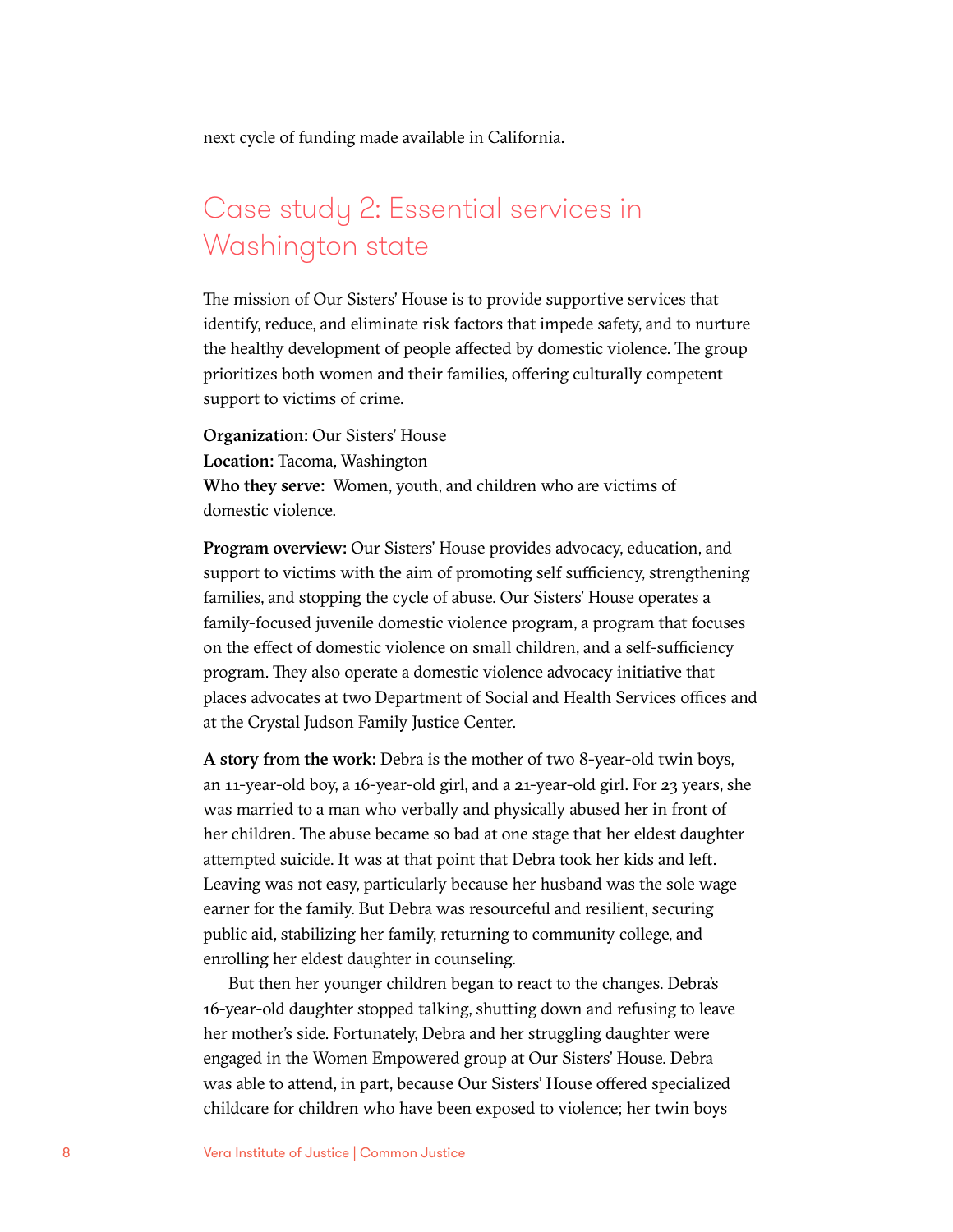were well cared for while she and her daughter got the help they needed. Debra and her family attended the group every week, eager to learn and connect with others. They began to realize their self worth. After six weeks, the 16-year-old girl began to open up and become less fearful. She loosened her hold on her mother and even returned to school.

Meanwhile, the boys were going through their own struggles. Initially, they had visits with their father, but those were suspended when it was determined that the visits posed a threat to Debra's safety. Shortly thereafter, the boys began struggling with behavioral issues and acting out in school. Those shifted, too, as they began to look forward to the Thursday night group in which they engaged in play therapy and began to heal. Today, Debra and her family continue to attend Women Empowered. She said, simply: "I do not know where I would be without this program."

Our work with the program: A former VOCA grantee in Washington State, Our Sisters' House lost funding when the large collaborative they were part of collapsed. The current VOCA administrator expressed her unfaltering commitment to engaging underserved populations more meaningfully with the newly increased VOCA funds, which she saw as an opportunity to advance racial and social equity in victim services. Our VOCA team recognized this as a key opportunity to re-engage VOCA support for this essential work with women and families.

Our team helped Our Sisters' House more fully and accurately describe the full range of their work—including not only with women who survive domestic violence, but also with male survivors, child witnesses of violence, and more—and identify the additional resources they would need to implement their work. Our team also worked with the executive director to create a system to manage program activities and track victims' progress. Currently, Our Sisters' House is working with our team to start drafting an application in anticipation of Washington State's VOCA request for proposals.

### Case study 3: New collaboration in Southern California

Faced with the reality of pervasive victimization in their South Los Angeles community, The Reverence Project saw the need for a collaborative effort to meet the urgent needs of underserved crime survivors and also saw the new VOCA funds as an opportunity to bring key partners together.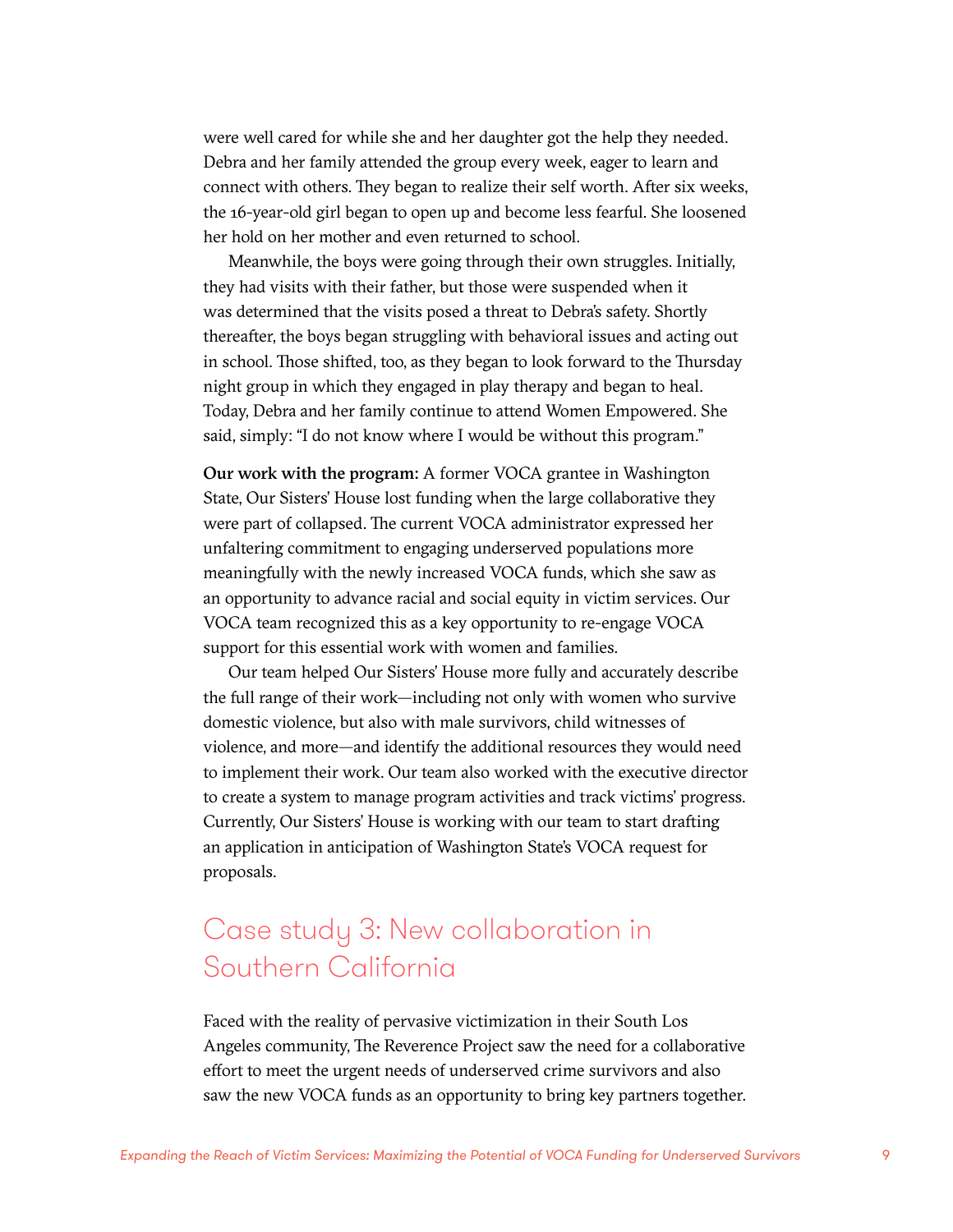Their search brought them to Los Angeles Metropolitan Churches (LAM), which provided faith-based victim services primarily to low-income black survivors in South Central Los Angeles, and to Life After Uncivil Ruthless Acts (L.A.U.R.A.), which served the Latino population in their community. These three groups are working collaboratively, with The Reverence Project supporting the work of the other two groups by conducting outreach to underserved crime survivors. In the following case study, we explore what each of these groups contributes individually, and how they are working together to effectively reach survivors.

#### Organization: Los Angeles Metropolitan Churches Location: Los Angeles, California

Who they serve: Underserved communities of victims, including Latino communities, current and former gang members, and low-income, black survivors of crime.

Program overview: LAM provides victim services through a community-driven, community-funded, multi-sector alliance that includes faith-based leaders, law enforcement, public defenders, business owners, community clinics, and a range of partners who provide access to housing, employment, schooling, and social services. These partners include L.A.U.R.A. and The Reverence Project, whose contributions are described below. Working in the South Los Angeles areas with the highest rates of violent crime and shootings, LAM's victim services are housed in its Ex-Offender Action Network. The group works to improve the likelihood of recovery for victims in the community and to increase service access for black and other underserved victims.

A story from the work: The summer of 2015 came to be known locally as the 100 days, 100 nights of killing. In one tragic incident, a family lost two members, one of whom was a child shot by a stray bullet while playing in a backyard. Recognizing the family's profound trauma, LAM reached out to offer support. Though there were few services available, LAM referred the family to the local Trauma Recovery Center. There, family members were able to receive mental health assessments, individualized treatment plans, and case management. Alongside the Trauma Recovery Center's support, LAM began to help the family meet their basic needs and ensure their safety by helping them obtain food stamps and identify new, safer housing.

For the next six months, LAM worked with the family to address the practical and emotional dimensions of their trauma in individual and group settings. In time, the family stabilized and began to heal. Today, members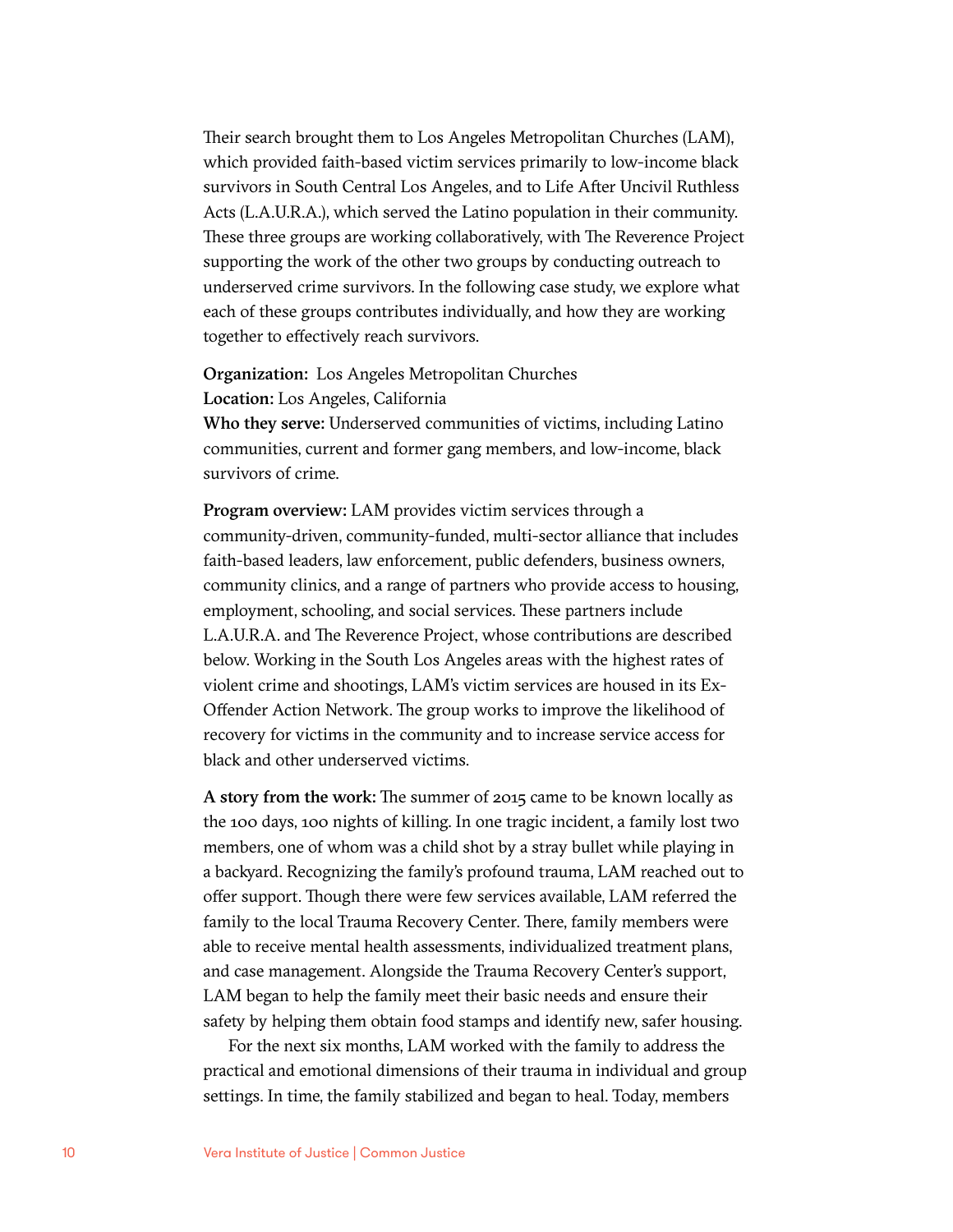of this family are victim advocates with LAM. Knowing first-hand what it is like to be victims of violent crime, they now help other families move through the healing process.

Organization: Life After Uncivil Ruthless Acts Location: Los Angeles, California Who they serve: Underserved victims of crime, including Spanishspeaking Latinos.

Program overview: L.A.U.R.A. is a non-profit organization dedicated to enhancing the quality of life of South Central Los Angeles residents by providing a wide range of social services to the community and victims of crime. L.A.U.R.A. was formed in memory of Laura Sanchez, who was murdered on March 18, 2007, while parking her family van in front of her home. She was described by her family as a loving mother of four and friend to many. She was the only child of Irene Cruz, who was shot and killed a decade earlier while waiting on her mother's front porch for Laura and her family to arrive on Thanksgiving.

L.A.U.R.A.'s victims' support program aims to create strength out of tragedy. L.A.U.R.A. connects families who have suffered devastating loss with the resources they need to come through their pain. L.A.U.R.A. takes a holistic approach to victim services, offering support and resources to the families of both the victim and the person responsible for the crime. First, staff members at L.A.U.R.A. serve as crisis responders, showing up at crime scenes to offer support to family members and ensure they have their most essential needs met. These needs include a safe space, water, clothing, medications, and support notifying extended family about the crime. The group also acts as a liaison between families and law enforcement.

Following the initial period of crisis management and stabilization, L.A.U.R.A. offers monthly support meetings during which victims' family members and loved ones are provided a place where they can talk, celebrate, and grieve their loved ones with other people who are experiencing the same pain of homicide. The resources L.A.U.R.A. provides to victims and their loved ones include access to financial support, mentoring for children or younger siblings of those affected by homicide, help for survivors who use substances to self-medicate their trauma, and a range of other targeted supports.

A story from the work: A 2-year-old child and his uncle were both killed in their backyard by stray bullets intended for someone else. The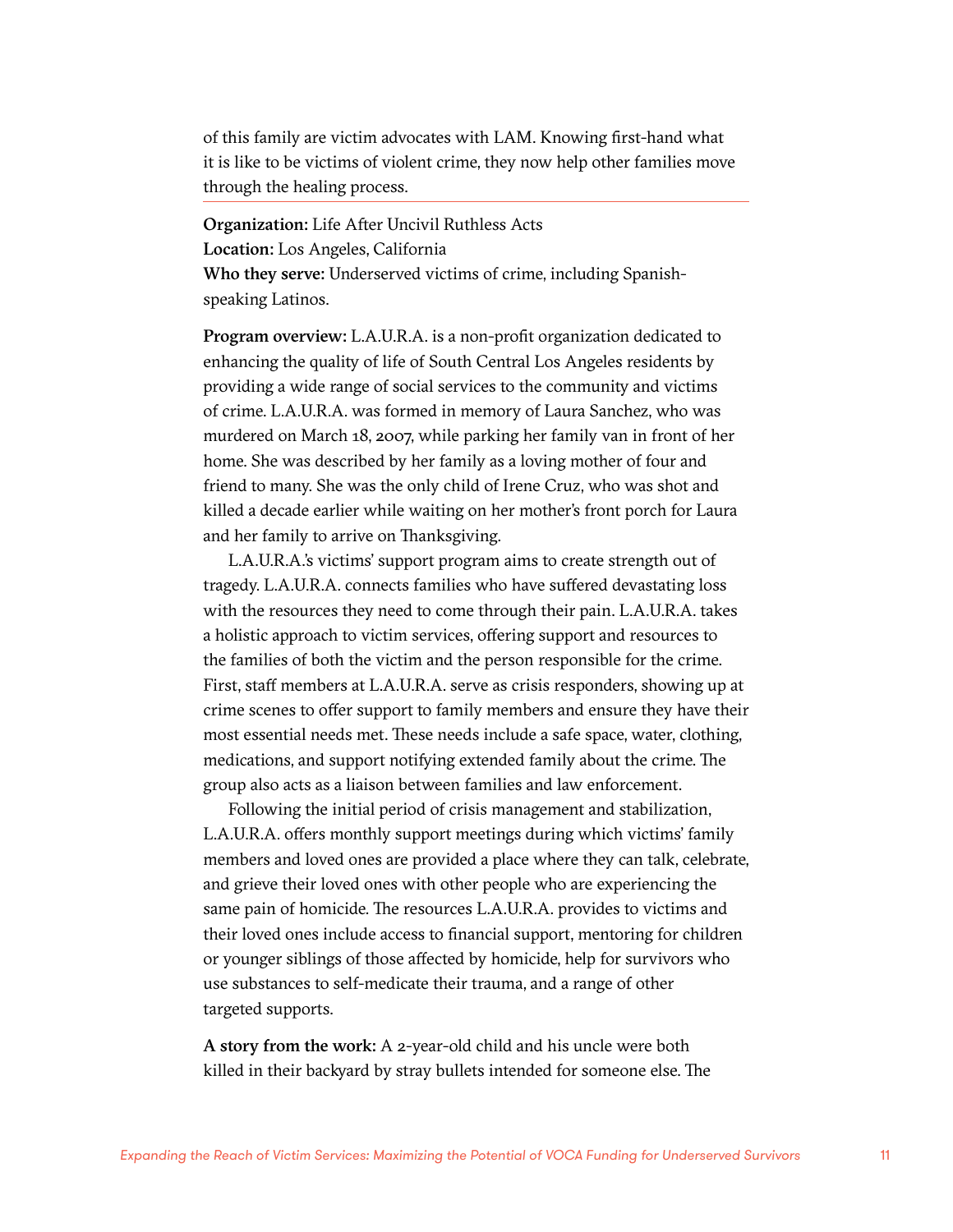family members were not fluent in English and were having a hard time navigating and accessing the supports they needed in the aftermath of their losses. When a family friend contacted L.A.U.R.A., program staff immediately went to the family's home, held a vigil, and prayed with the family. They served as liaisons and interpreters with law enforcement. L.A.U.R.A. helped obtain the police report and worked with a local law school to help the mother obtain her U-VISA, a form of immigration relief designed specifically for victims of crime. As the immediate loss and crisis passed, L.A.U.R.A. engaged the family in monthly group sessions to support them in moving through the healing process.

Organization: The Reverence Project

Location: Los Angeles, California

Who they serve: Young men of color in the Los Angeles area, including current and former gang members.

Program overview: The Reverence Project develops comprehensive wellness centers in urban communities to support those suffering from trauma. Using alternative healing technologies, the project serves crime victims throughout Los Angeles, primarily working with young men of color who are crime survivors, including current and former gang members. The project conducts outreach through a wide variety of nontraditional networks including cultural groups, community centers, and violence interrupter programs.

The project creates spaces in the community in which survivors of violence can share their stories and develop the tools they need to heal. Survivors are involved in group therapy sessions that meet twice a month and gain access to alternative healing modalities, including massage. Staff members provide advocacy support to crime victims and assist in making referrals to connect victims with services. The project works in partnership with violence intervention and non-traditional service providers within the city. In this collaboration, they will be conducting outreach to engage people in the services provided by LAM and L.A.U.R.A.

A story from the work: Henry was a father who had just come home after 12 years in federal prison. Having lost his left eye in a shootout prior to his incarceration, Henry thought finding employment would be difficult, because he had few skills, a felony on his record, and was disabled. He was referred to The Reverance Project from the city's Gang Reduction Youth Development program (GRYD) and, through counseling, began to heal.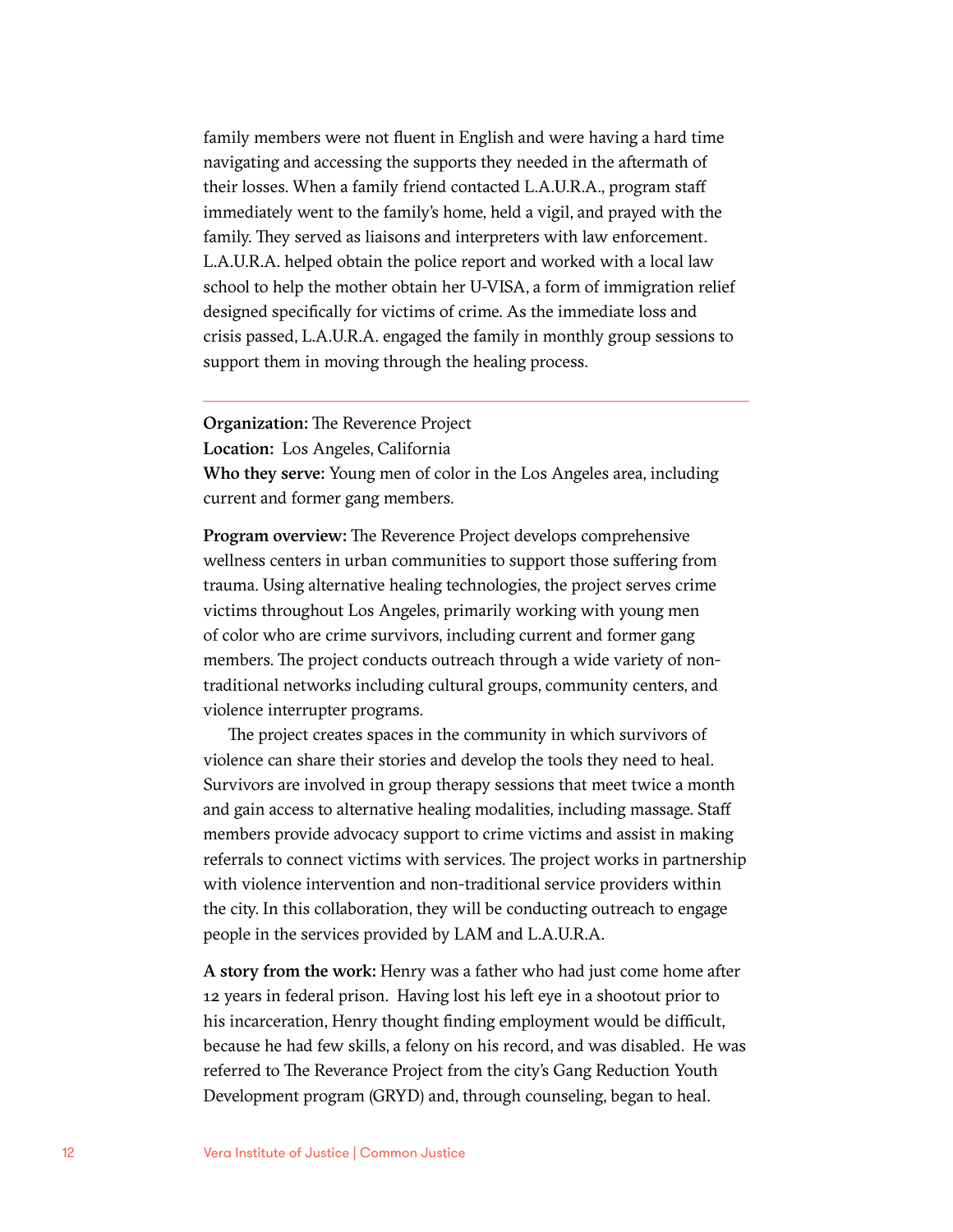When he came to the organization, Henry was staying at his mother's house, sleeping on an uncomfortable couch, navigating general assistance for his day to-day living, and coping with a system that said he owed tens of thousands of dollars for a child with whom he had no relationship. At The Reverence Project, Henry shared details about his childhood, as well as his passionate religious beliefs. It was clear he had experiences he needed to process with people who would not judge or shame him. The Reverence Project gave Henry the opportunity to see himself not only as a formerly incarcerated person, but as a victim himself. With the organization's help and through massage therapy and hydrotherapy, Henry learned to see his own value, talk through experiences, and find peace. Eventually, he wanted to become an advocate himself.

Our work with the programs: With the support of the VOCA collaborative, LAM, L.A.U.R.A., and The Reverence Project submitted a joint application for VOCA funding. Together, the groups were positioned to reach black and Latino victims, and to connect with grassroots outreach and crime survivor organizing efforts. LAM agreed to serve as the lead agency in the partnership. The VOCA collaborative team supported LAM in refining their victim services program model, highlighting the gap in services for black and Latino victims in their community, describing their work through a victim-centered lens, creating supplemental materials such as partnership agreements and organizational policies, drafting the proposal narrative, and creating a budget for the project.

The three-agency partnership was awarded \$175,000 in VOCA funds in May 2016, which contributes significantly to closing the gap in services for victims of color in South Central Los Angeles.

### Case study 4: Reaching underserved victims in New Jersey

Newark United Against Violence (NUAV) deploys outreach workers to the streets of Newark to engage victims in services and help interrupt cycles of violence. NUAV connects with and supports a range of crime victims whose needs may otherwise have gone unmet.

Organization: Newark United Against Violence, a program of Newark Community Solutions Location: Newark, New Jersey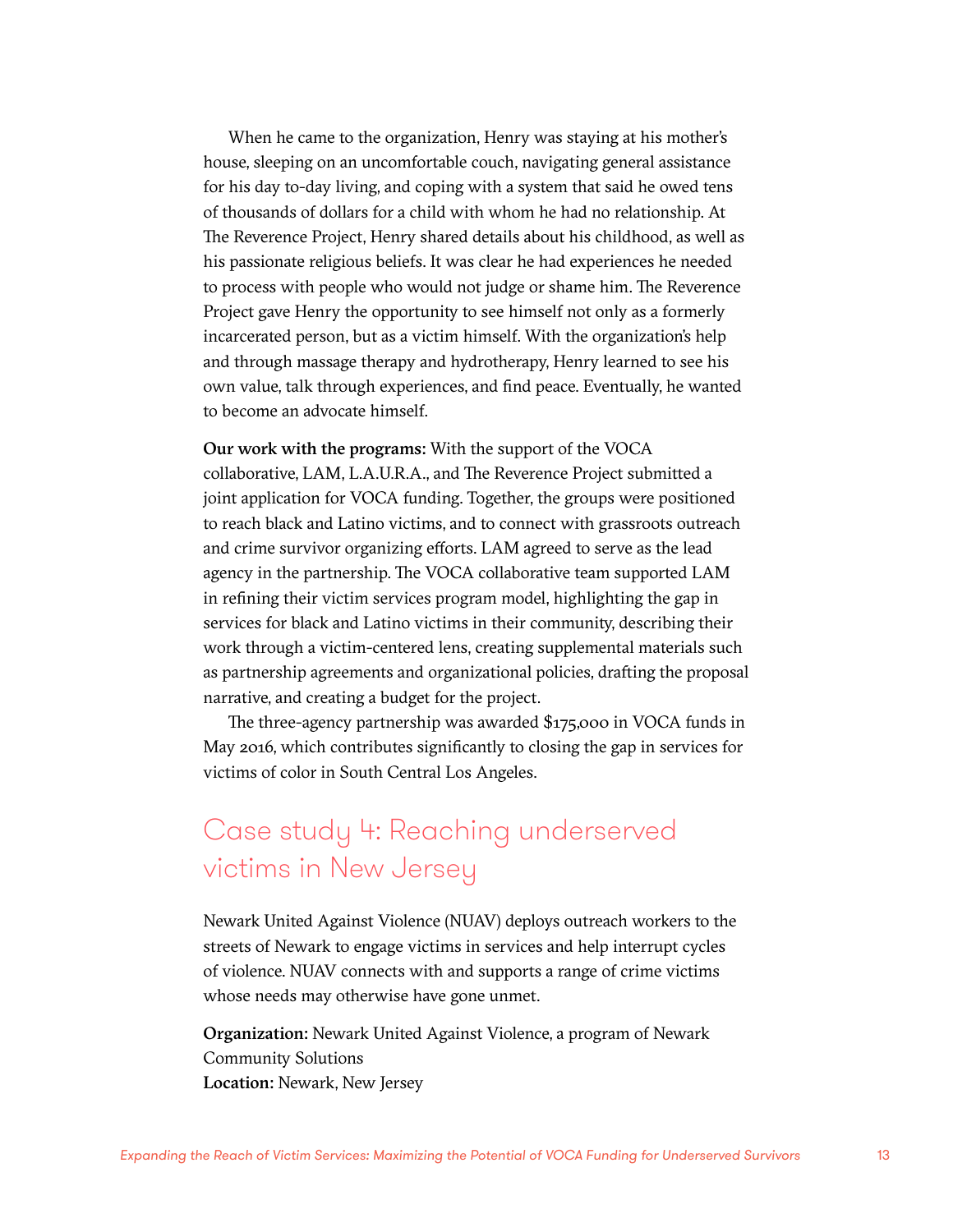Who they serve: Young men and women in Newark's West Ward.

Program overview: NUAV is a violence-reduction program that targets high-risk young people between the ages of 18 and 30. Participants receive case management, cognitive behavioral therapy, mentoring, job-readiness training, and educational services. NUAV employs a street team based in the highest-crime areas of Newark to support individuals and families who have lost loved ones to homicide, and help interrupt cycles of violence.

A story from the work: While Mike was already receiving support from NUAV, his brother was murdered around Thanksgiving. With NUAV's guidance and Mike's previous work with cognitive behavioral therapy and mentoring, he was able to process his grief in a healthy way, stay safe, and remain employed through tragedy.

When Mike first came to NUAV in December 2013, he was 29 years old. In February 2014, he enrolled in the "Clean and Green" transitional jobs program which helped him eventually secure employment. Through ongoing engagement strategies with NUAV and Newark Community Solutions, Mike was able to not only get a job, but also receive ongoing therapy through the organization, helping him support his two sons in addition to himself.

Our work with the program: The VOCA collaborative introduced NUAV and its parent organization to VOCA and the opportunity it represented. Once aware of the opportunity, the program was able to draw on the resources of its parent organization, the Center for Court Innovation, to apply for funds. Our collaborative provided additional support by addressing key technical questions about financial matching requirements, board policies and approvals that would be needed for the grant, and clear, effective framing and language.

NUAV has applied for VOCA funds and is awaiting a response. If awarded, these funds will dramatically enhance their capacity to reach more underserved victims in their community.

### Case study 5: A partnership in Michigan

Both Mothers of Murdered Children (MOMC) and Flip the Script in Detroit believed the lack of access to victim services in their community was unacceptable. They knew if they worked in partnership with each other, more victims could get the support they needed and fewer would fall through the cracks in their times of greatest need. By connecting MOMC's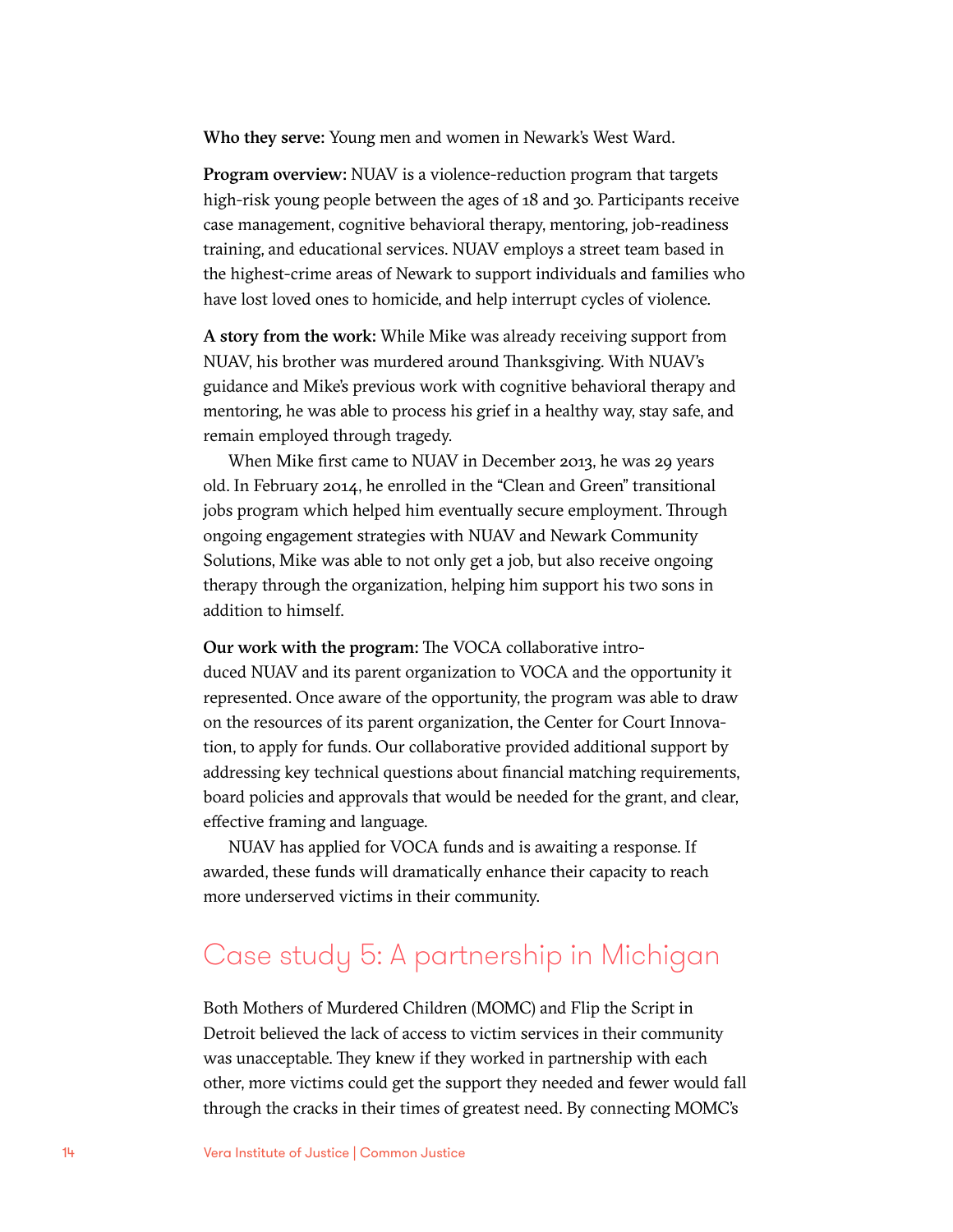transformative work—led by mothers who have lost their children to murder—to the larger programs offered by Flip the Script, the two organizations were able to create a partnership that began to close the gap in services for underserved victims in Detroit. In the following case study, we explore how MOMC and Flip the Script work both separately and collaboratively to aid crime survivors in their community.

Organization: Mothers of Murdered Children Location: Detroit, Michigan Who they serve: Crime victims including families of homicide victims.

Program overview: MOMC was founded by Andrea Clark in 2011, three months after her son, Darnell, was murdered. Based on the idea that grief must be shared in order for people to heal, MOMC expanded to include other family members and friends in their process. MOMC's support is unique because the members know firsthand what it is to lose a loved one—especially a child—to murder. MOMC offers ongoing self-help groups, helps survivors navigate the criminal justice system, and offers grief counseling and support with funeral costs. The organization is made up of mothers who are turning their pain into purpose and building strong legacies in the names of their children.

A story from the work: Regina is a mother of three who lost her only son, Larry, to murder. Larry, a college basketball player at Georgetown University, was home from school and attended a party at which he was killed in the course of a robbery. His daughter was one year old at the time. Regina began attending conventional counseling after Larry's death, but found she was not getting the help she needed from the therapist. She connected with MOMC and attended their annual "100,000 Walk for Justice," at which MOMC's director convinced Regina to attend a support group. At first, listening to the other mothers' stories didn't give her comfort, and she found she could not even say her son's name without crying. Over time, Regina became more engaged in the groups and began to allow others to support her, becoming more and more at peace when speaking of her son's murder. MOMC helped hold a candlelight vigil for her son and conduct outreach in her neighborhood to encourage people to attend. Regina attended MOMC events with her family, sometimes even with her young granddaughter. When she reflected on her process, Regina shared that the peer-to-peer support she received at MOMC contributed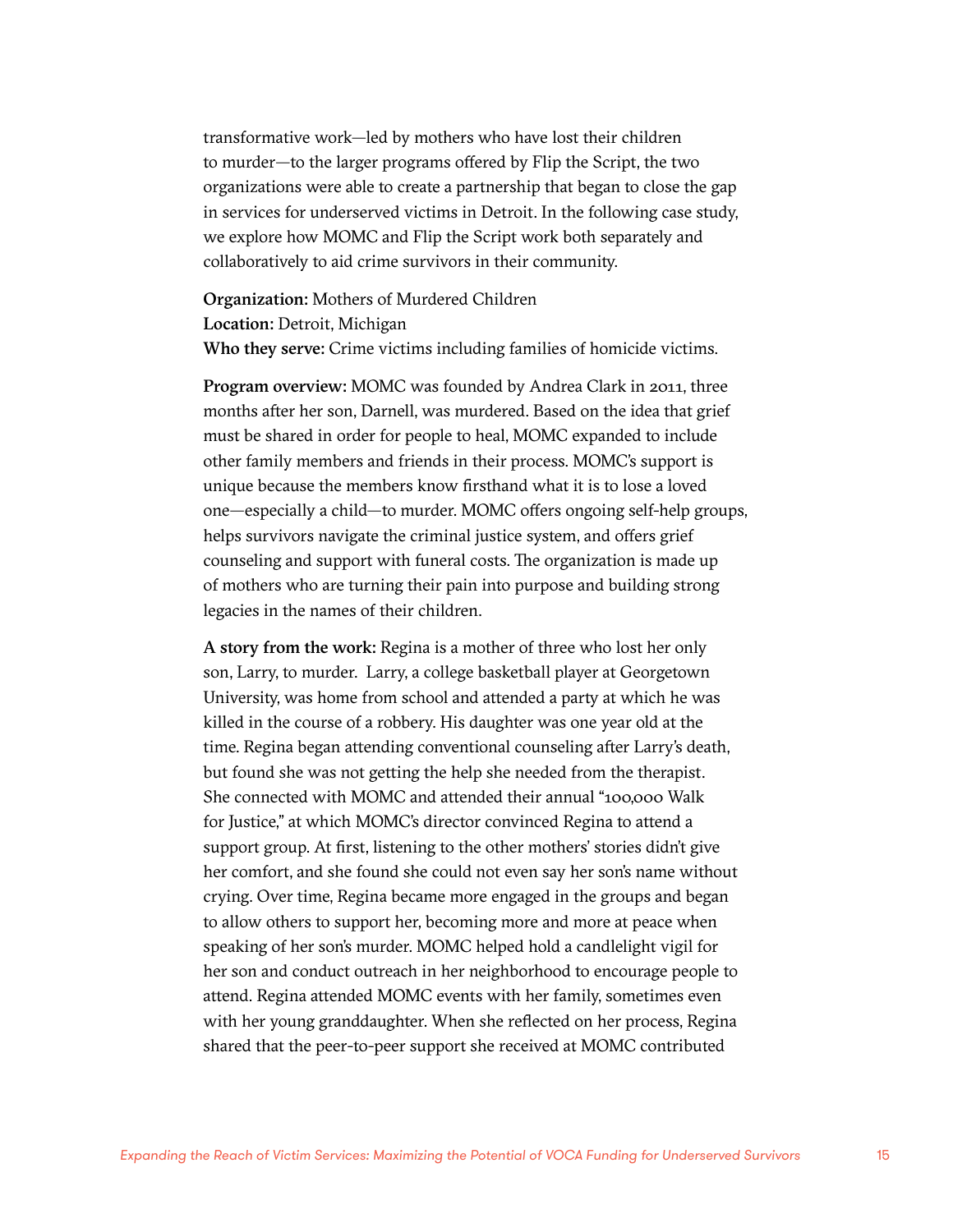most to her healing. Regina is now a speaker with MOMC, sharing her story with young men who have been charged with crimes and providing support to others who have been harmed by traumatic loss.

Organization: Flip the Script Location: Detroit, Michigan Who they serve: Low-income people of color between the ages of 16 and 30.

Program overview: A project of Goodwill Detroit, Flip the Script serves people throughout Detroit and Wayne County. In its men's programs, Flip the Script prepares young men for careers in skilled trades, building and construction, or green jobs. The program helps participants acquire math and reading skills while also working to build positive relationship development, fatherhood support, positive citizenship, and workplace ethics. The primary goal of the program is to enable men to become economically self-sufficient and positioned to support their families. Flip the Script recognizes that many of the young men in their programs have witnessed or been victims of violent crime, or lost loved ones to violence.

Flip the Script's women's programs help address the root causes, obstacles, and barriers that prevent women from obtaining and retaining meaningful employment. These issues include chronic trauma, domestic violence, poverty, previous incarceration, and loss. An integral part of the work was the development of Beyond the Tears, one of the fastest-growing support groups in Detroit. Flip the Script is working to expand its services to meet the needs of crime victims by providing referrals for women in its programs to agencies that offer grief support, criminal justice advocacy, and counseling, and by providing aid to victims seeking employment.

A story from our work: Charles was referred to Flip the Script by his judge in Wayne County court. Per the judge, he had to complete Flip the Script's diversionary program—not to address a criminal history, but to address the victimization he experienced prior to appearing in court. Charles had spent some time in jail and, having been raised with his sister by a single father, struggled to navigate the world outside his home personally and professionally. Flip the Script gave Charles resources intended to heal and transform his life, inclusive of obtaining a GED certification.

Charles was optimistic and enthusiastic during the first few weeks of the program, coming to class on time and prepared every day.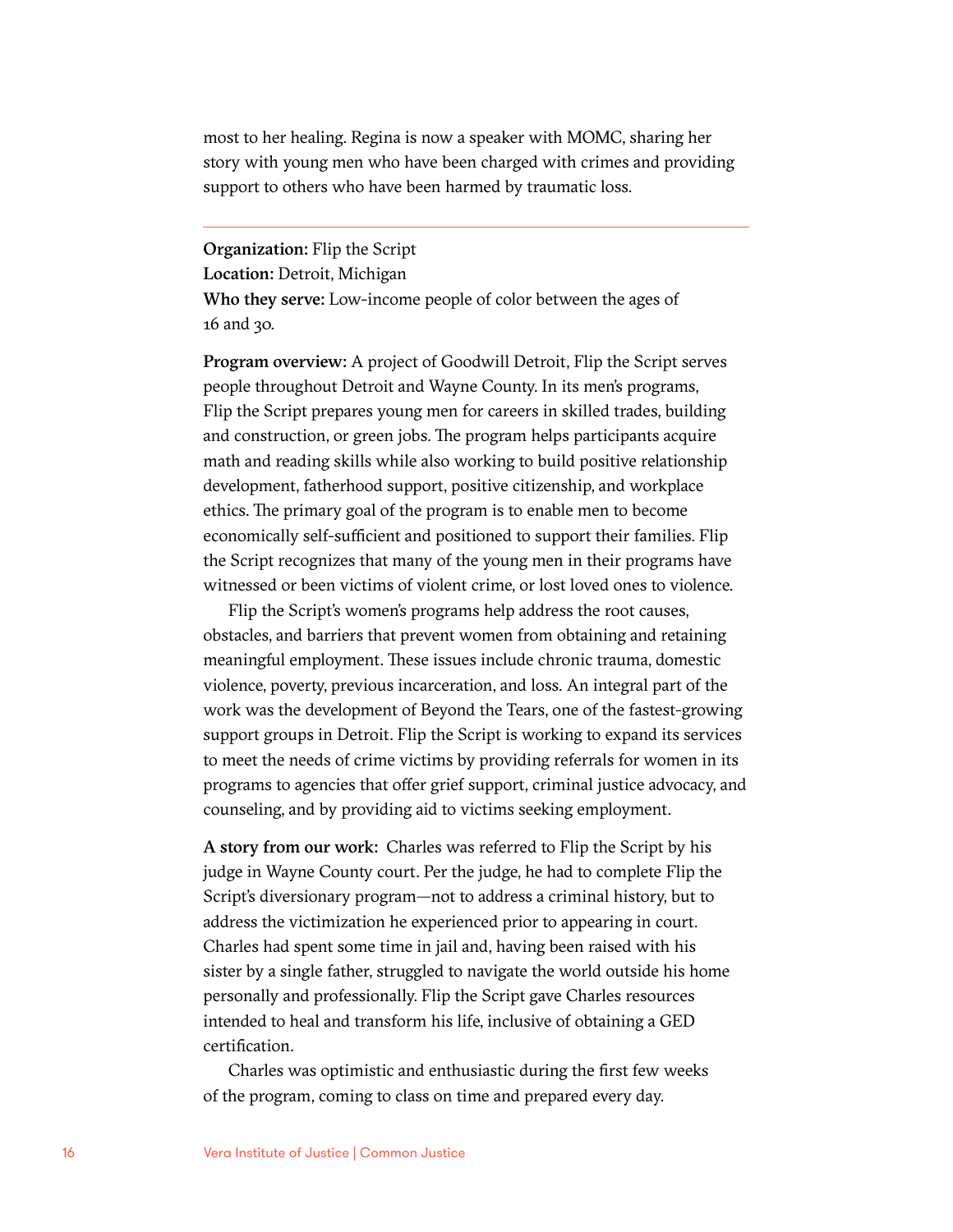Unfortunately, during the latter portion of his enrollment, Charles was a victim of a shooting. He was shot multiple times and suffered serious injuries that caused him to lose two of his fingers. During the next few months, Charles had to go through rehabilitation, learn how to walk again, and learn how to use one hand for simple tasks. During this time, Flip the Script staff provided supportive services by visiting Charles at the hospital, checking up on him, and even bringing him his GED preparation homework. This allowed Charles to stay on track despite his victimization and trauma.

Currently, Charles continues to attend Flip the Script. He is still working to earn his GED, as well as his driver's license. He describes the judge's mandate as one of the best things to ever happen to him.

Our work with the programs: Flip the Script and MOMC recognized their programs would be stronger in partnership and began developing a vision for connecting their work. Because Flip the Script is part of a larger national organization (Goodwill Industries) and not fully autonomous on the local level, that partnership depended on MOMC to apply as the lead agency. Our team began to support MOMC in applying, helping the group hone its mission statement, identify and draft organizational goals and targeted outcomes, create a program logic model for victim services, and develop a preliminary organizational budget. Given the short turnaround between the state's request for proposal and the deadline to submit, MOMC was unable to get in place some key elements in advance of the deadline, including liability insurance and adequate capacity to manage all the extensive financial and reporting requirements of the grant. The VOCA team remains committed to MOMC's growth and will continue to work with the group during the next 12 months with the goal of making them self-sufficient during the next grant cycle.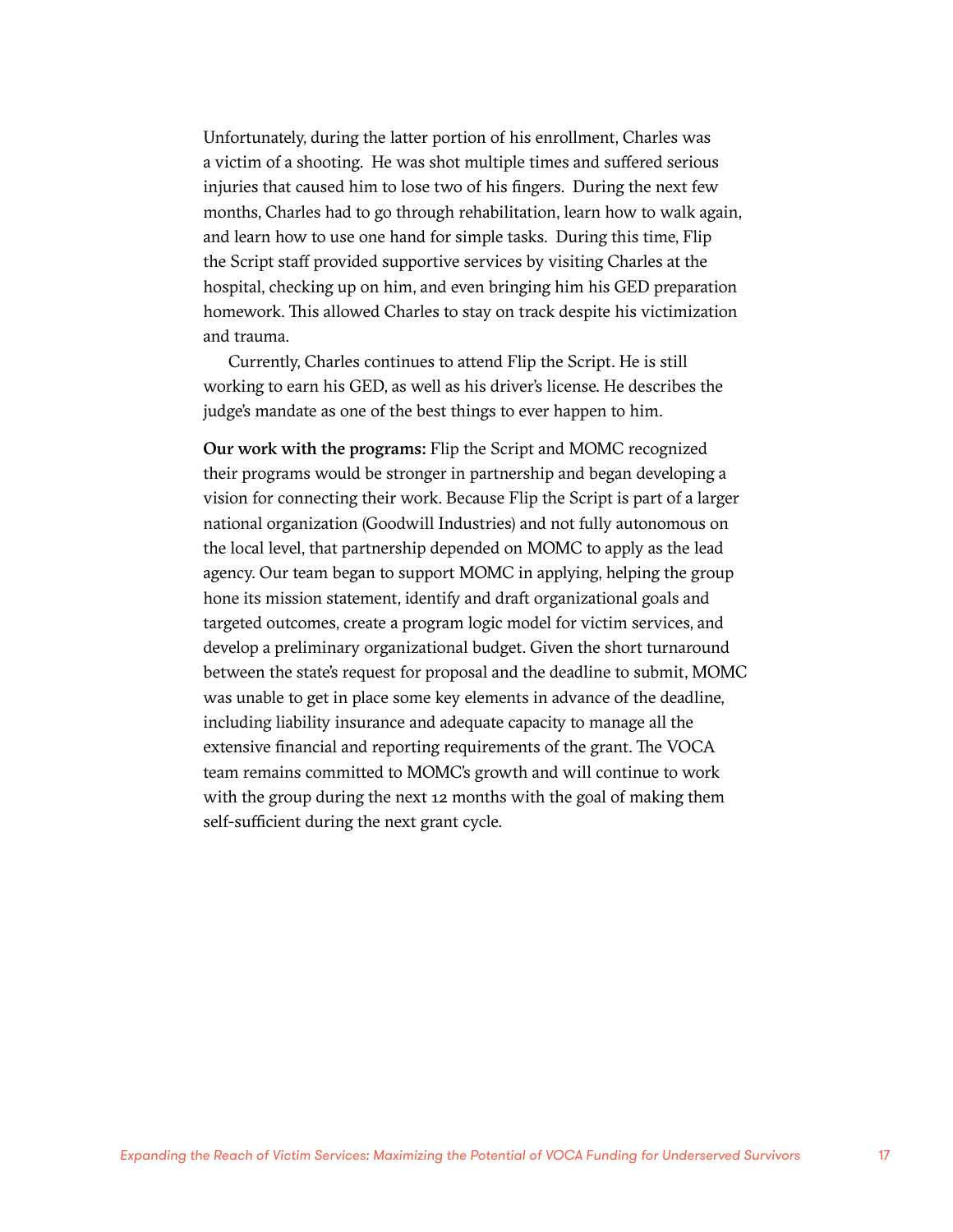# Challenges and recommendations

nsuring VOCA funds reach the full range of crime survivors is<br>vision we share deeply with our colleagues and allies in victin<br>services and with VOCA administrators nationally. The follow<br>outlines the cultural, institutiona nsuring VOCA funds reach the full range of crime survivors is a vision we share deeply with our colleagues and allies in victim services and with VOCA administrators nationally. The following this shared vision harder to achieve and provides recommendations for overcoming those obstacles.

### Certain populations are not seen as legitimate, "innocent" victims.

Our media, our culture, and even some of our statutes continually reinforce the idea that in order to be deserving of care, a victim of crime has to be innocent. All too often, the cumulative effect of biases deeply embedded in our culture means we see certain groups of people as in need and deserving of protection and care, and others as either impervious to harm, resistant to help, or responsible for their own pain.<sup>10</sup> In both spirit and practice, both intentionally and inadvertently, this idea of "innocence" excludes a wide range of people from services and limits the options and resources available to people who survive serious harm.

#### Recommendation:

VOCA administrators, service providers, and survivors can work collaboratively to help change culture, advance equity, and ensure every victim is met with care. When interpreting statutes that could exclude certain victims from services, VOCA administrators should always err on the side of inclusion.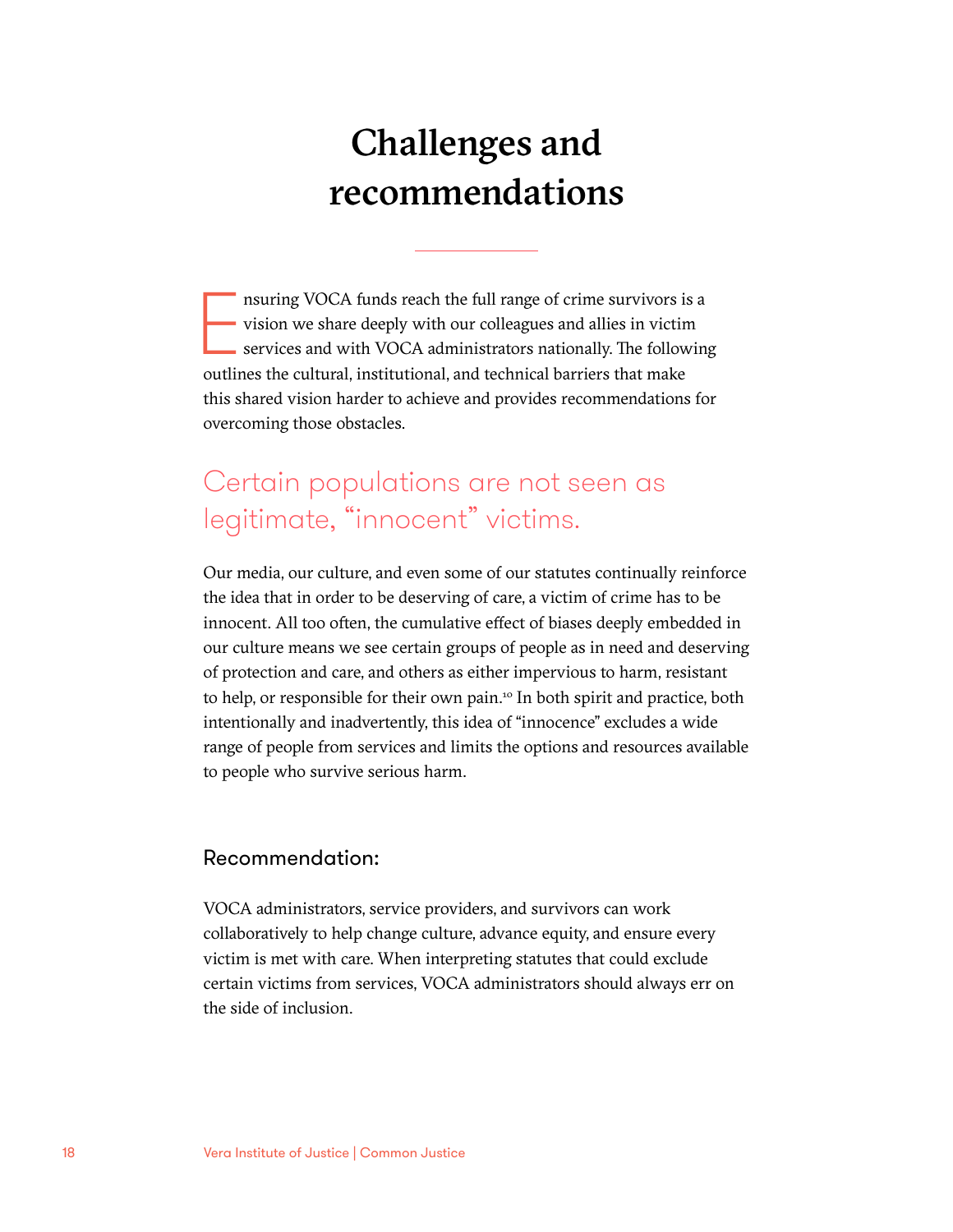Certain service providers are not seen—or may not see themselves—as belonging to victim services.

When certain people who survive harm are not seen as "victims," often those who help them—such as community-based responders—don't see themselves as "victim" service providers, even if they are in the daily business of attending to people's trauma. Instead, they see themselves as violence interrupters, GED teachers, counselors in community centers, concerned neighbors, volunteers in churches, or even alternative-toincarceration or prisoner reentry specialists. Because they often do not see or represent their own work as victim services, it is hard—sometimes nearly impossible—for VOCA administrators to see them as such. Thus, these groups miss out on valuable funding that would help a greater number of victims find healing and support.

#### Recommendation:

Engage "cultural translators"—people who understand the work, culture, values, and practices of both non-traditional providers and mainstream victim services. This will help these groups see and express their work in a frame that is recognizable to the victim services field, while simultaneously helping VOCA administrators see new work as victim services even when it is non-traditional or not represented in familiar language.

VOCA administrators have a hard time identifying and assessing new providers to reach new populations.

Not all VOCA administrators make a concerted, affirmative effort to identify and engage new providers who can reach underserved victims.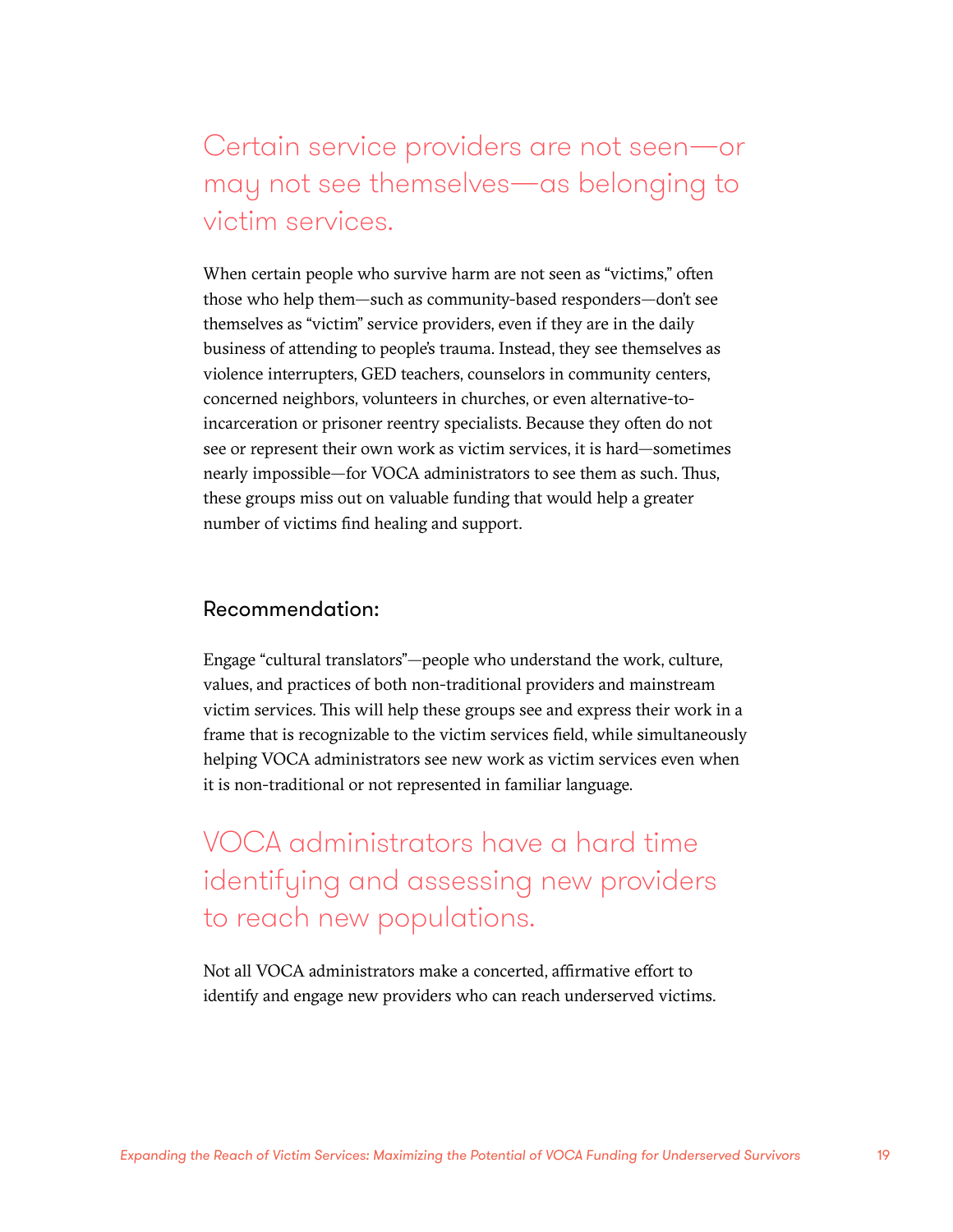And even those who do make the effort often find it difficult to identify groups, assess the quality of the services they provide, and engage them in the broader victim-serving community. This is often a result of limited networks, constraints on resources, or limitations during the procurement process. For many groups, there is no clear pathway to learning about VOCA or any clear avenues to building relationships with the administrators once they become aware the funding exists.

#### Recommendation:

VOCA providers should dedicate time and resources to make an affirmative effort to reach new providers and populations. Administrators should rely on partners in the community to support them in their efforts, work to broaden the reach of their public communications, and create explicit avenues for providers to learn more about VOCA and meet administrators.

### The VOCA application process can be highly inaccessible or even prohibitive for smaller providers.

VOCA administrators balance a challenging tension between ensuring access and ensuring quality service delivery, while managing the constraints placed on their discretion by the federal requirements for VOCA expenditures. On one hand, they develop rigorous application processes to ensure they fund the best work and spend public dollars responsibly. On the other, their processes can create layers of bureaucracy and requirements that exceed what smaller providers without dedicated development staff can navigate.

#### Recommendation:

Streamline and simplify the application process however possible. Provide thorough, specific guidance to applicants with a robust question and answer period during the application process. Provide opportunities for all applicants to ask questions in a variety of ways, including by phone and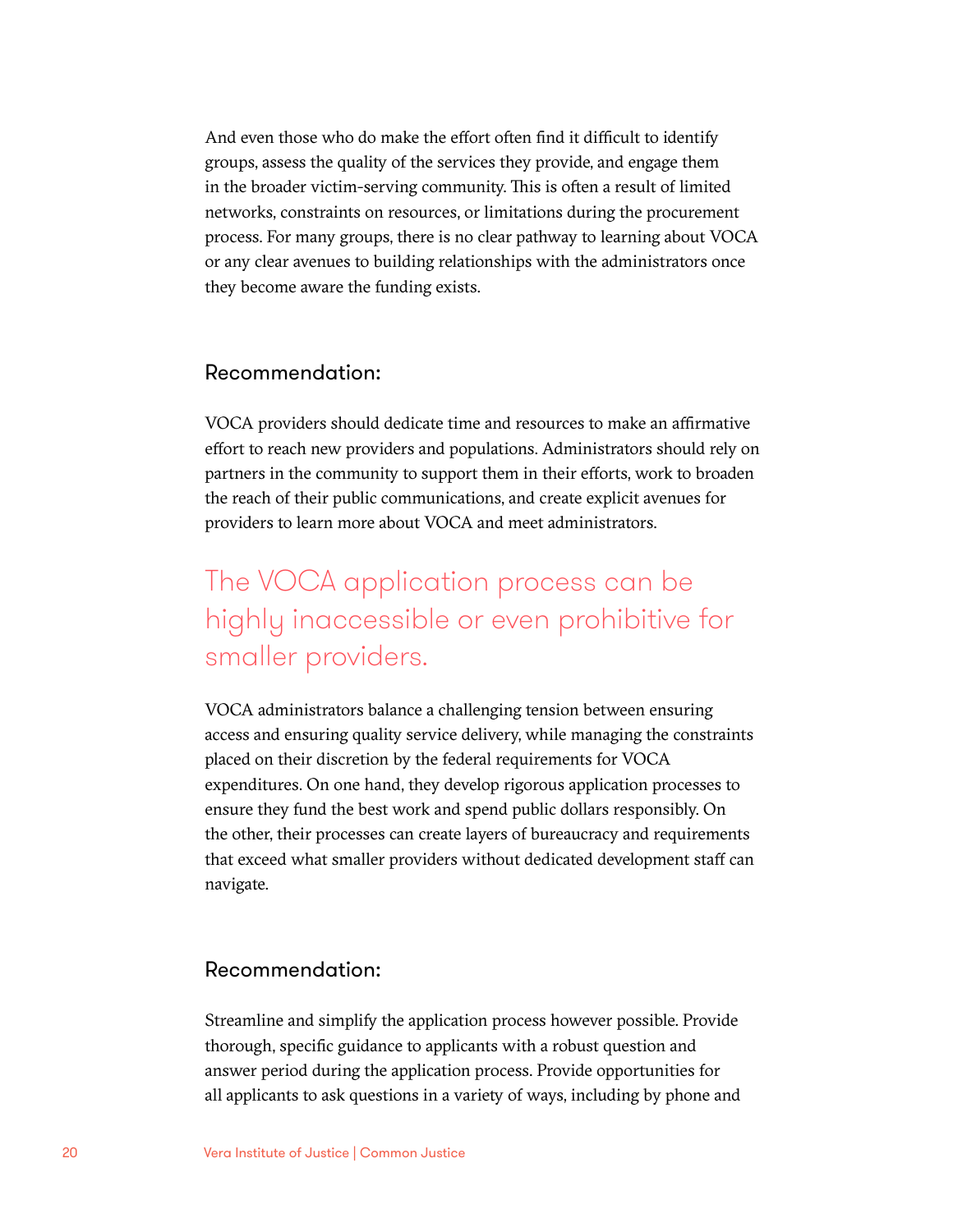in person rather than solely via email. Give greater weight to the overall quality of services provided than to minor errors or omissions in an application. During the application process, give applicants a standardized opportunity to respond to concerns about deficits in their applications that may be the result of a misunderstanding of the requirements rather than inadequacy of the proposed work. Encourage current grantees to act as mentors and supports to new applicants, even when those applicants serve different populations.

Some community-based providers lack the infrastructure necessary to apply for and adequately fulfill the VOCA grant requirements.

It is not only the application process that can be challenging for smaller groups, but also the requirements regarding tracking and reporting data. Many smaller groups do extraordinary work with victims, but do not have sophisticated systems in place to track their activities. Whether it is lacking financial or case management systems, smaller organizations cannot always fulfill the reporting requirements, some of which are federally required, and some of which are subject to interpretation by the states. As such, even when they are doing the work proposed, they find it difficult to fully report it.

#### Recommendation:

VOCA administrators should take capacity into account when assessing an application and should support capacity building for applicants to help ensure the full scope and value of services are adequately reflected in their applications. Provide resources and support to smaller organizations to build their capacity. Work with community, foundation, and other government partners to support capacity building, particularly for those small organizations serving victims who are typically underserved. Encourage partnerships among smaller organizations and more seasoned grantees.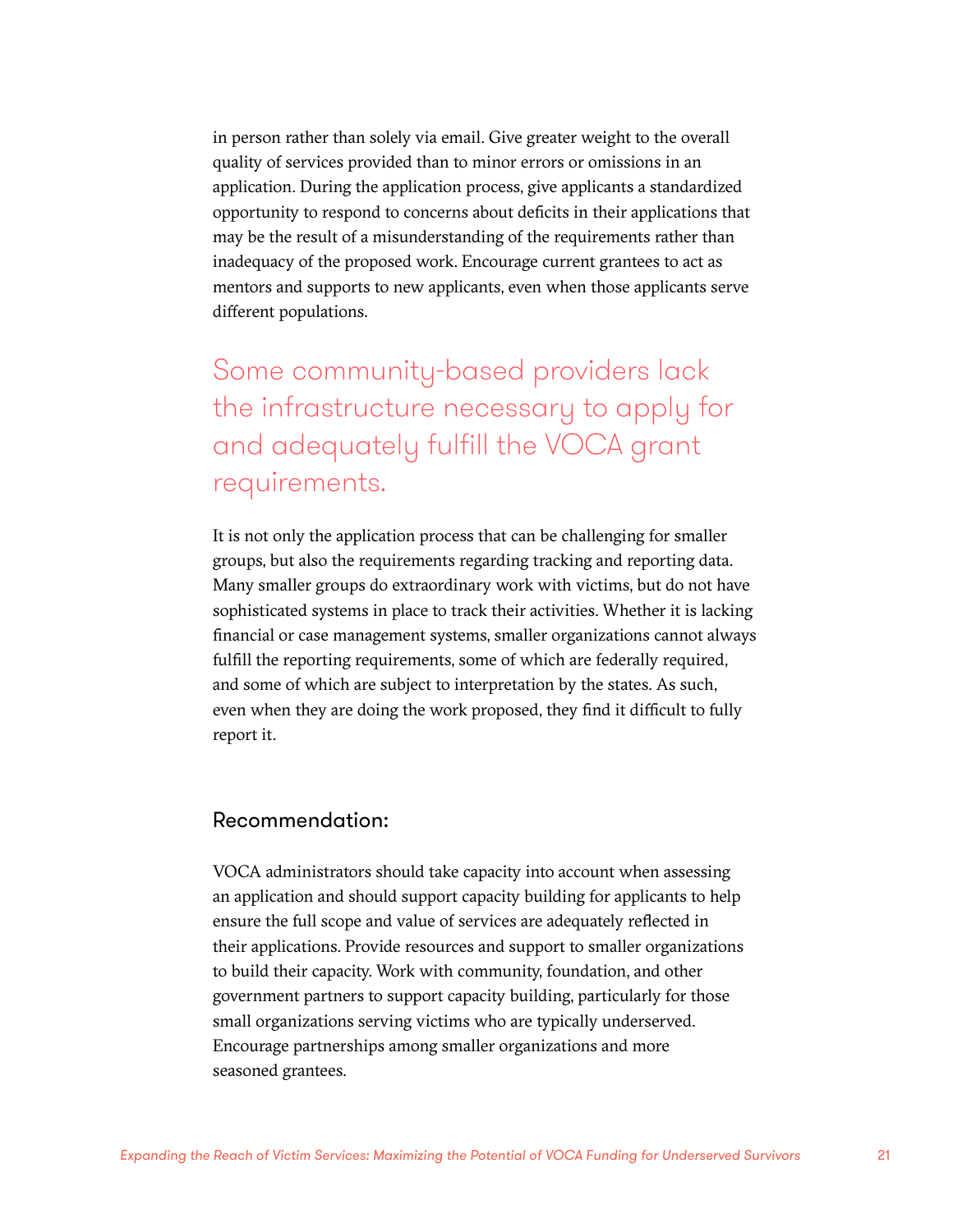## Some states require partnership with prosecutors and/or mainstream victim services providers as a prerequisite for receiving funds.

Few object to new providers having to demonstrate that they work collaboratively to provide the best possible services to victims. But when the requirements regarding that collaboration are too narrow, many groups can be excluded from even initial consideration for support.

#### Recommendation:

Requirements for documenting collaboration, when present, should be broad and equitable, and should never create potential conflicts of interest or exclusions.

### The time between when grant opportunities are announced and when proposals are due is often very brief.

In many states, the window to apply for funds can be as short as 30 days. For seasoned applicants, that timing can be adequate. But for new applicants or smaller organizations that need to do more groundwork before submitting their proposals, the short turnaround can substantially diminish the quality of the applications they submit and may prohibit them from applying in the first place.

#### Recommendation:

VOCA administrators should extend the timeframe between the announcement of an application and the deadline to 90 days whenever possible. VOCA administrators should provide advance notification of upcoming solicitations so groups may begin preparing materials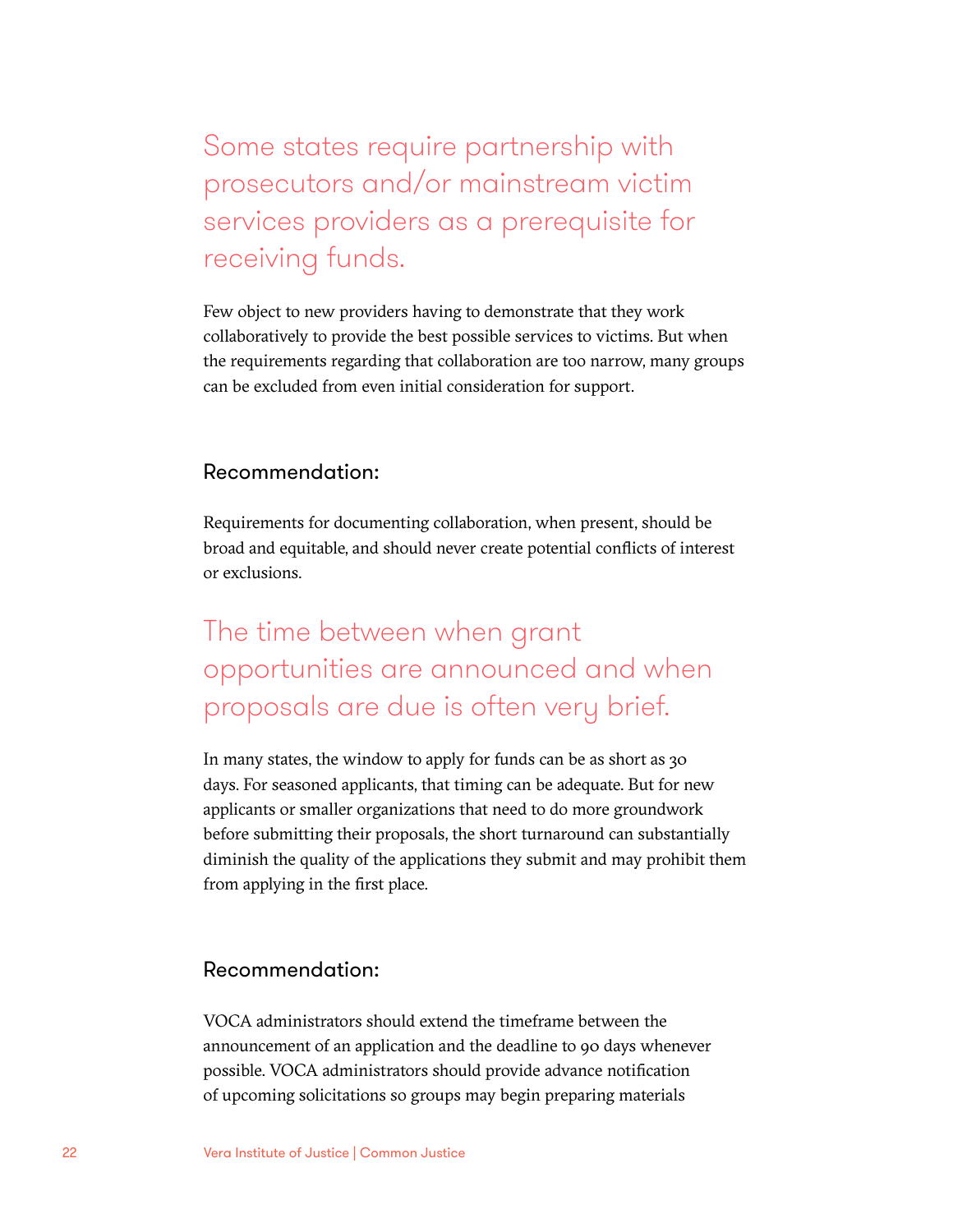and securing necessary partnerships before the request for proposals (RFP) is released. Understanding that the short timeframe between the announcement of the RFP and the deadline for submissions has implications for the equitable distribution of funds, administrators should take every action within their power to lengthen that window. Additionally, whether or not they can offer a longer window, administrators should provide application and capacity building clinics in multiple locations well in advance of the RFP release to support new applicant groups serving underserved populations.

The match requirements are often interpreted in a way that excludes many new groups, or diminishes the scale of what these groups can request.

The federal VOCA statute requires that new groups match the VOCA funds they receive at a level that excludes some applicants and requires other applicants to request less than the funding they need because of their inability to meet the requirements for a larger match.

#### Recommendation:

Ensure the federal statute requirements are clearly stated so they never appear more restrictive than they actually are. When possible, VOCA administrators can use other sources of funding under their management as the match. Administrators should interpret the statute as expansively as they can to ensure the widest possible range of groups can apply.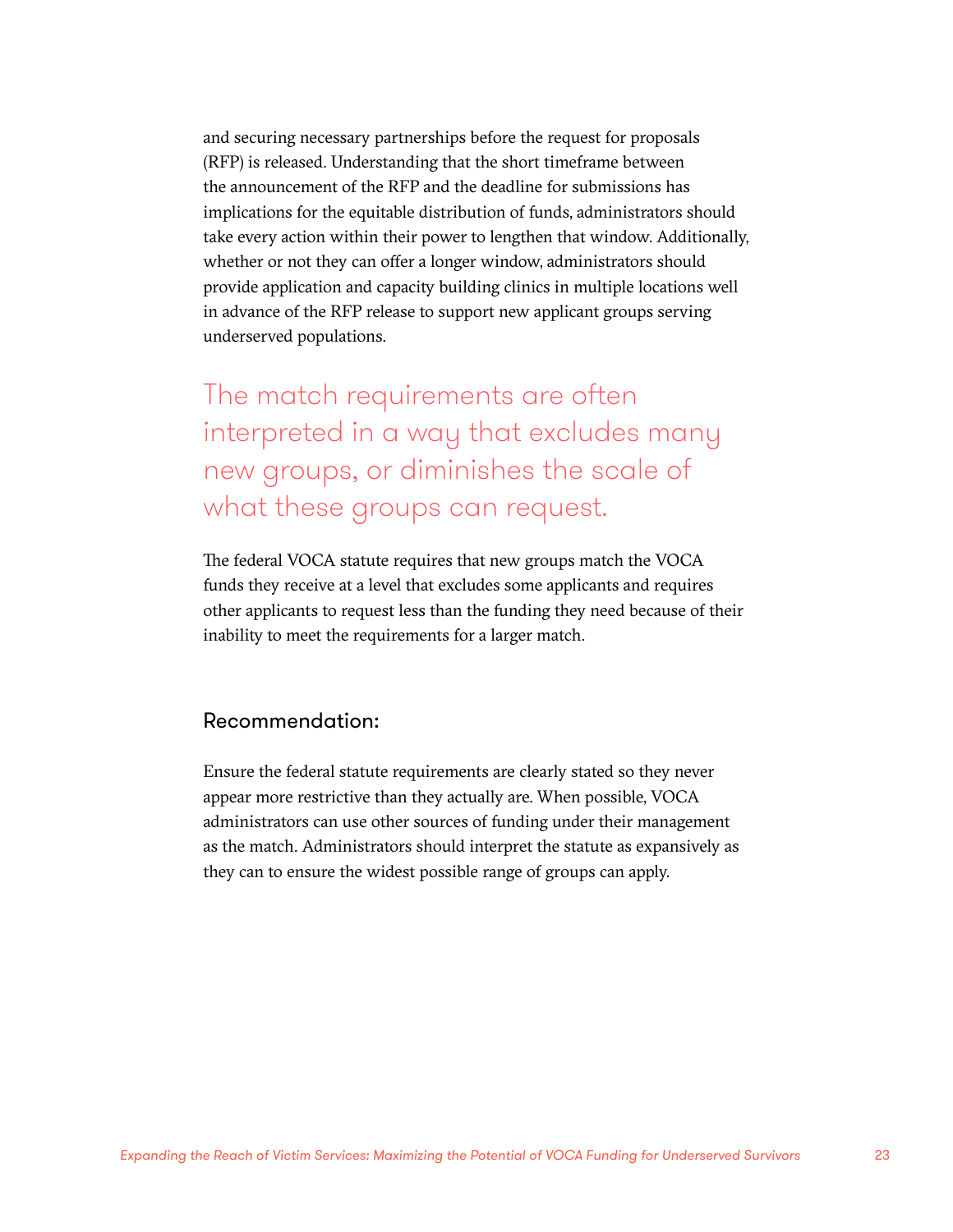### VOCA administrators lack the capacity to assess the needs of victims in their jurisdictions.

Doing thorough, effective needs assessments requires time, resources, and specific skill sets that not all VOCA administrators possess. Without the ability to fully capture the needs of victims in their jurisdictions, VOCA administrators are limited in their ability to strategically and responsibly target funding to the populations most in need of support. Moreover, even when VOCA administrators do have a good sense of the needs in their jurisdiction, they can have a hard time finding the right partners to meet those needs.

#### Recommendation:

The federal Office for Victims of Crime (OVC) should consider developing resources and guidance to help and/or require VOCA administrators to conduct regular, effective needs assessments (i.e. every 3 to 5 years). For these needs assessments to be successful, they should (a) be executed by an independent entity outside of state agencies, (b) emphasize work with communities with the highest rates of violence and victimization, and (c) include perspectives of service providers who may identify victims within their larger work, including those working in reentry, GED programs, youth programs, violence interrupters, immigration services, services for people with disabilities, and others.

The decision-making processes about the distribution of funds are often not transparent or accessible.

Even in states where decision making is guided by appointed councils, steering committees, or groups, underserved populations are often underrepresented in these bodies, and so their needs are not adequately reflected in the guidance that emerges from them.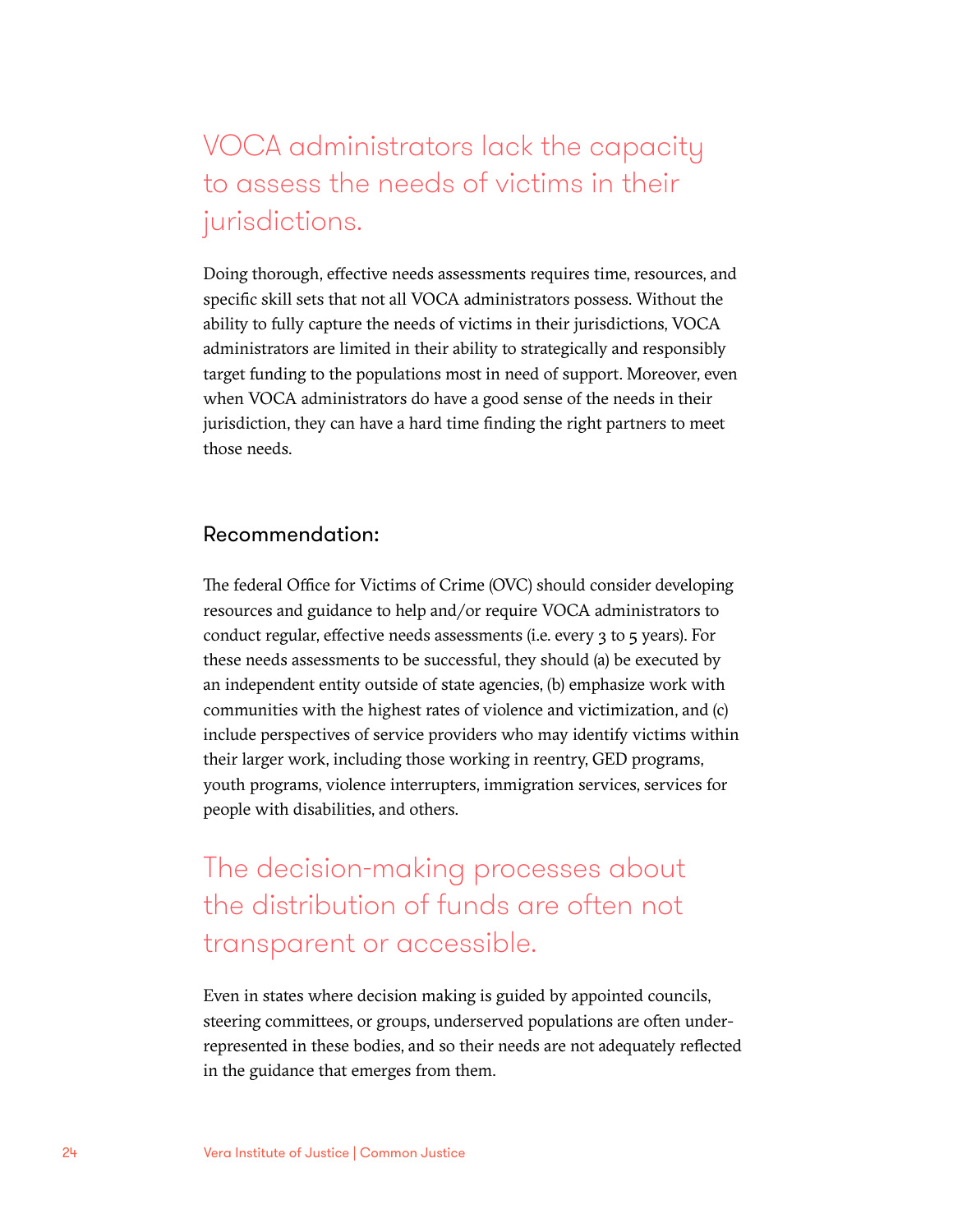#### Recommendation:

Decision-making processes should be as transparent and inclusive as possible, and the people participating in these bodies should proportionately reflect the demographics of crime victims in the jurisdiction.

Many traditional victim services providers are not equipped to effectively meet the needs of underserved victims, while some less-traditional providers may be better positioned to do so.

Culture and identity profoundly affect how all victims internalize, process, and deal with violence, victimization, and trauma. When victims do not feel their identities and cultures reflected or respected in the places where they seek help, they are less likely to participate; even when they do participate, they are less likely to benefit from the services offered.<sup>11</sup> Understanding who victims are, what they believe, what they value, and how they perceive violence and healing is essential to engaging them in services and meeting their needs once they are engaged. What's more, culture and identity are not only factors that shape people's experience of harm, but they can also be profound supports to healing. Providers who share and understand the cultures of those they are serving can be best positioned to help victims achieve transformative change in their healing processes.<sup>12</sup>

#### Recommendation:

Applicants demonstrating the social and cultural competence necessary for working with the population they intend to serve should be prioritized in funding decisions over those without such competence. Lifting up this essential dimension of effective service can help ensure community organizations serving people of color have the opportunity to include specific cultural and social knowledge of their target communities as evidence of their ability to deliver quality victim services.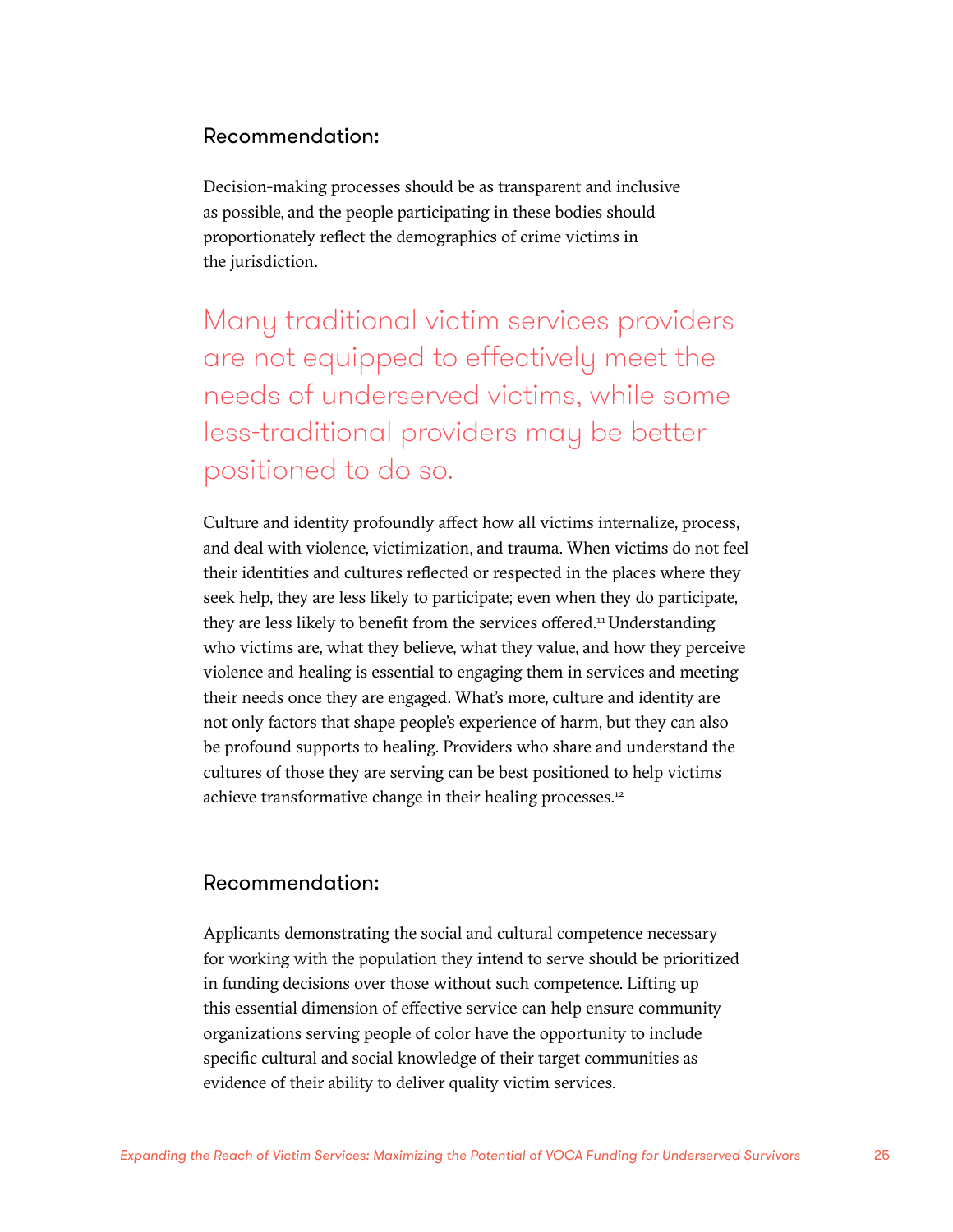### There is a lack of evidence-based programs for underserved populations.

 In addition to an overall lack of services for these groups, communitybased organizations supporting underserved populations may have approaches to victim services that are not evidence-based, yet are commonly used methods of supporting victims. Promising traditional and socially relevant healing practices may be central to recovery; however, these practices may not be represented adequately in the research and literature. Furthermore, for groups with small operating budgets (some of these groups are run by volunteers only) the cost of a quality evaluation can be prohibitive.

#### Recommendation:

All states should include an option of implementing promising practices for underserved populations in place of any requirement that demands evidence-based solutions. In addition, OVC and/or state-level VOCA administrators should explicitly identify healing practices and traumainformed, culturally rooted processes as viable victim services activities, and should include language within its descriptions of acceptable victim services activities that acknowledges the value of cultural and social approaches to healing.

### Providers working with populations that face barriers to compensation are placed at a disadvantage.

Assisting victims in applying for compensation is a required activity under VOCA. However, many victims of violent crime, particularly in communities of color, face barriers to compensation because they are reluctant to report the violence they survive and may not be seen by law enforcement as victims when they do.<sup>13</sup> When organizations working with these populations do not submit an adequate number of compensation claims because the victims with whom they work are apprehensive about applying, they risk failing to complete the terms of their grant contracts.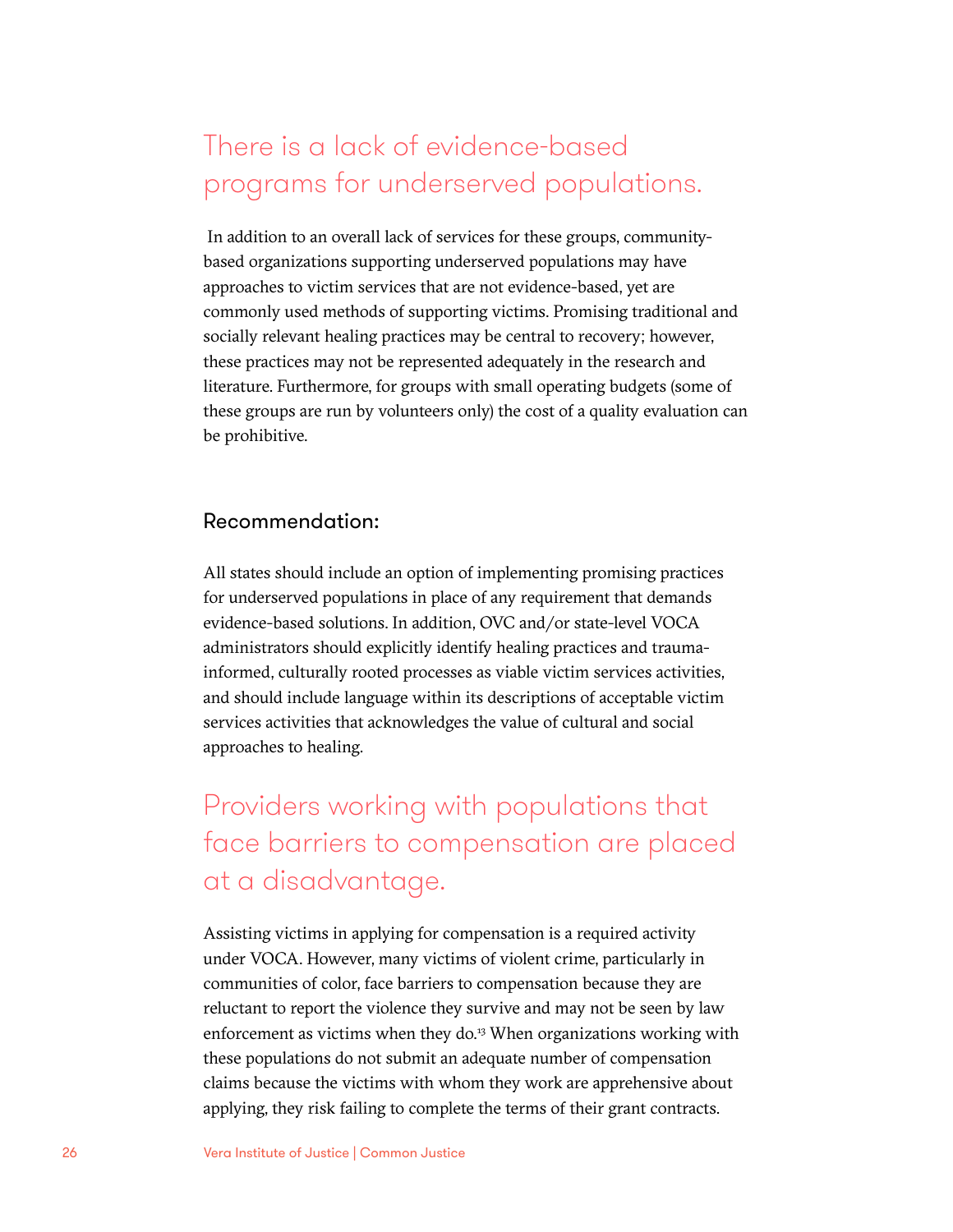#### Recommendation:

Remove the requirement of assisting a certain number of victims with applying for compensation from the requirements for VOCA grant recipients.

### Single-year grants limit programs' abilities to make the best use of VOCA funds.

One year of funding, particularly for new VOCA grantees, does not provide the level of stability necessary to enable programs to build services or hire new staff for positions that may not be funded in future years. Smaller organizations, in particular, may be reluctant to increase their staffing levels for fear that they will be unable to maintain them if VOCA funds are not renewed. Moreover, some new grantees for which VOCA funding represents a significant increase in capacity may need time to hire and train staff, design programs, and recruit participants. A single-year grant may not give them adequate time to demonstrate the efficacy of their intervention and achieve the targets laid out in their proposals.

#### Recommendation:

VOCA administrators should consider awarding multi-year grants. This would allow groups to identify different targets for the first year that reflect any necessary start-up activities, including the creation of new services and the hiring of new staff. The annual issuance of requests for proposals for new groups remain essential, as regular opportunities for new groups to apply are an essential dimension of increasing access.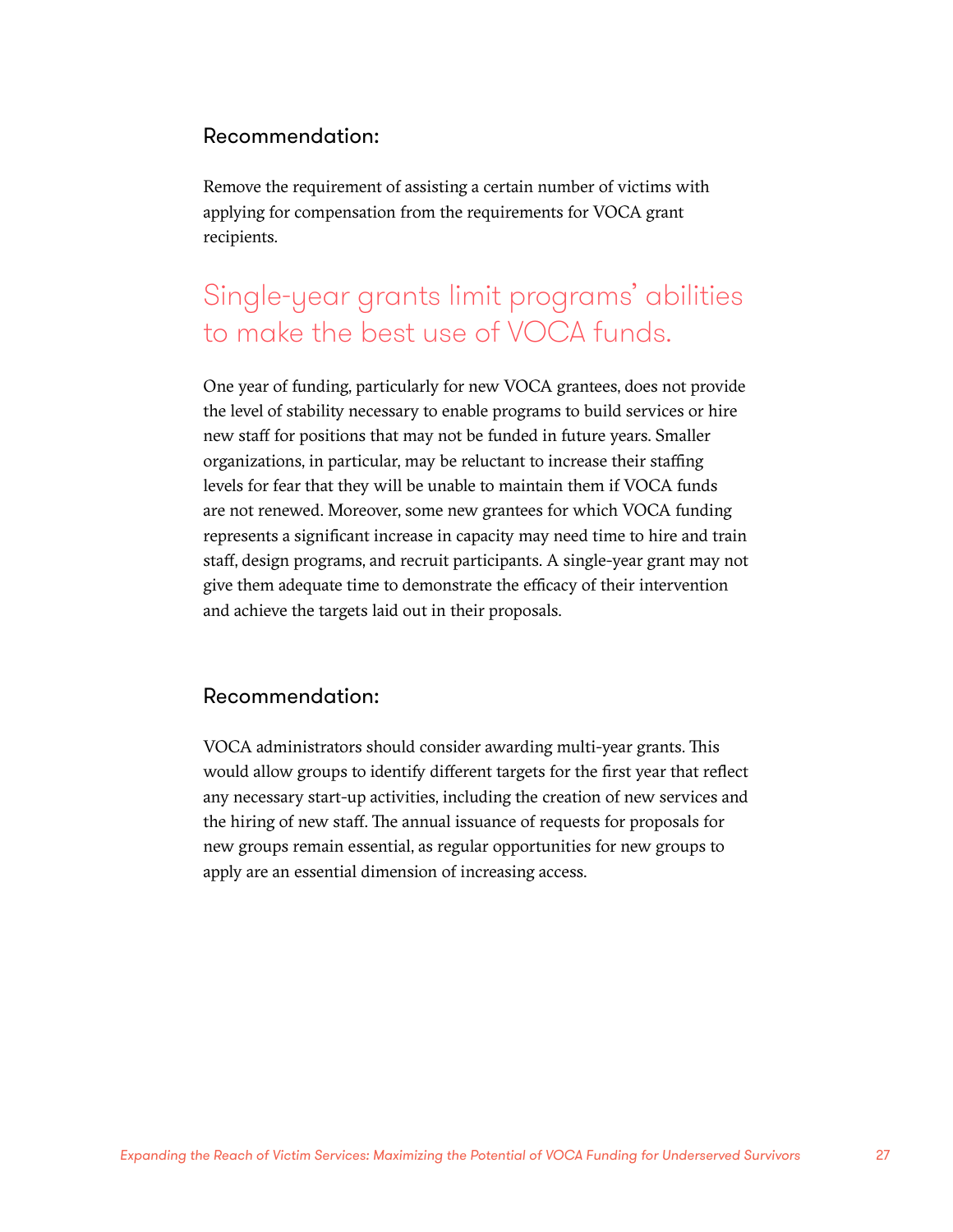## Looking ahead

The increase in VOCA funding offers an unprecedented opportunity<br>to reach survivors who have been excluded from victim services.<br>Fortunately, the victim services field can productively draw on its<br>history of successfully e he increase in VOCA funding offers an unprecedented opportunity to reach survivors who have been excluded from victim services. Fortunately, the victim services field can productively draw on its Efforts to reach immigrant survivors of domestic violence, deaf survivors, survivors with disabilities, elderly survivors, survivors of sexual assault on military bases, and countless others have brought victim services to people who were previously not served, and transformed the lives of those victims.

Reaching more survivors will not only help us meet their needs, it will also help hone better policy solutions to advance safety and justice for the full range of crime survivors regardless of race, gender, status, or history. As a country, our understanding of what victims want in the aftermath of harm has been artificially monolithic, in part because there are victims whose voices have not been heard.

By serving a greater portion of the full range of survivors of crime, we stand not only to rise to the ethical demands to address the pain of those who have been harmed, but also to develop a better understanding of what policies will actually deliver safety and justice to the greatest possible portion of victims.

The increase in VOCA funding offers an unprecedented opportunity to reach all survivors. This funding will help us get closer to fulfilling the aspirations so many survivors express: to feel respected and safe, and to ensure no one else will have to experience a pain like theirs.

The path forward is by no means simple. There are cultural, institutional, and technical challenges that will make taking full advantage of this opportunity hard to do. But at this moment in our nation's history, this is an opportunity we cannot afford to miss.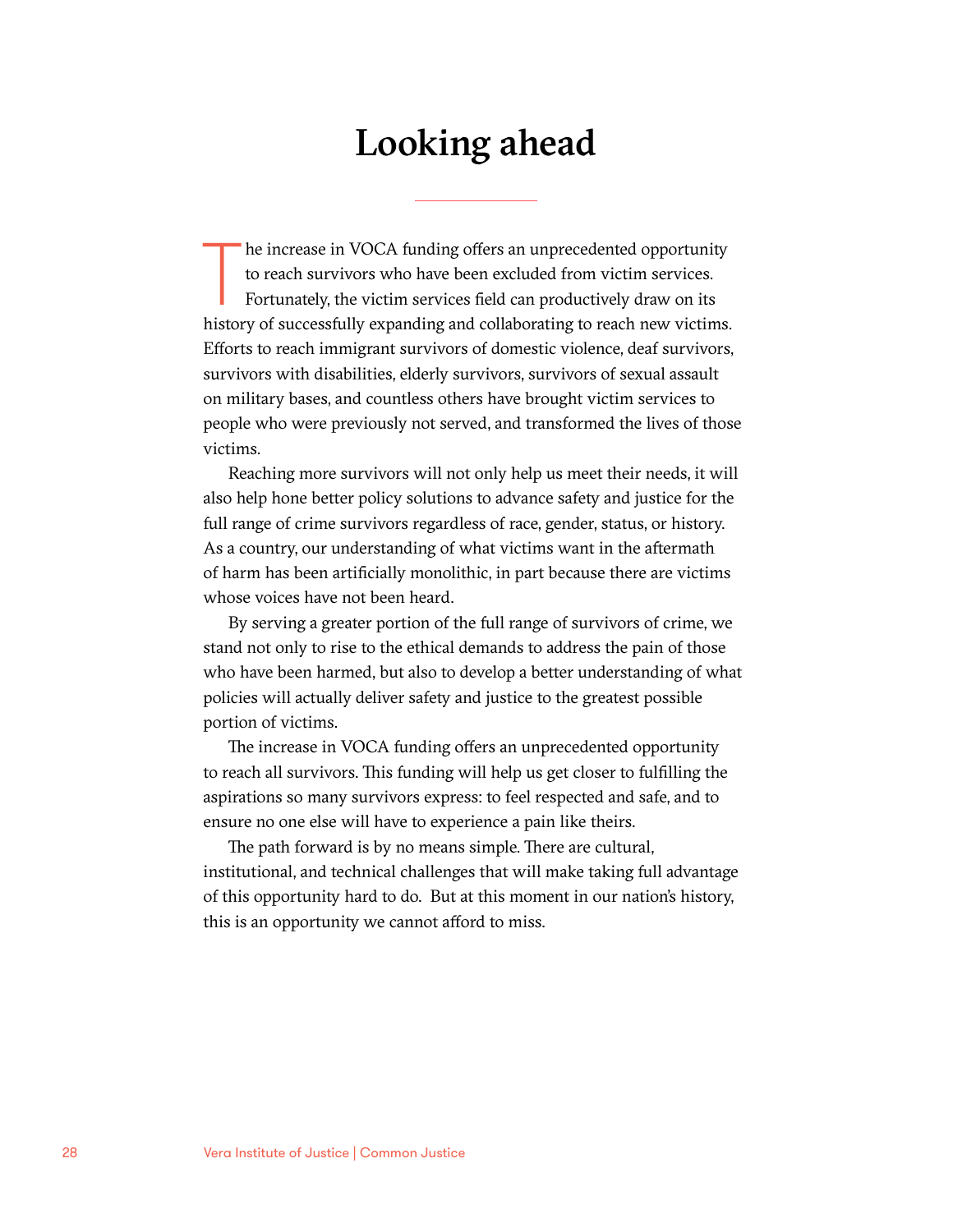#### **Endnotes**

- 1 U.S. Department of Justice, Office of Justice Program, OVC FY 2015 VOCA Victim Assistance Formula (Washington, DC: U.S. Department of Justice, May 19, 2015), https://perma.cc/UU2V-VR4N.
- 2 National Association of VOCA Assistance Administrators, FY 2016 VOCA Funding (Madison, WI, 2016), https://perma.cc/K4EG-JA7B.
- 3 U.S. Department of Justice, Office of Justice Programs, 2015.
- 4 Ibid.
- 5 ibid.
- 6 "Opportunity for Black Men and Boys: Public Opinion, Media Depictions, and Media Consumption," The Opportunity Agenda, (New York: October 2011), https://perma.cc/2ZBA-6NJX.
- 7 "Table 10: Number of victimizations and victimization rates for persons age 12 and over, by race, gender, and age of victims and type of crime," National Crime Victimization Survey (Washington, DC: Bureau of Justice Statistics 1996 – 2007), https://perma.cc/7TT9- URZ2.
- 8 E.S. Mankowski and K.I. Maton, "A Community Psychology of Men and Masculinity: Historical and Conceptual Review," American Journal of Community Psychology 45 (2010): 73-86; K. Reid-Quinones, W. Kliewer, B.J. Shields, K. Goodman, M. H. Ray, and E. Wheat, "Cognitive, Affective, and Behavioral Responses to Witnessed Versus Experienced Violence," American Journal of Orthopsychiatry 81, no. 1 (2011): 51-60.
- Note: All names have been changed throughout this document to protect the confidentiality of the people whose stories are told here.
- Linda G. Tucker, Lockstep and Dance: Images of Black Men in *Popular Culture* (Jackson, MS: University Press of Mississippi, 2007); Robert M. Entman and Andrew Rojecki, *The Black Image in the White Mind: Media and Race in America* (Chicago, IL: University of Chicago Press, 2000).
- 11 E. Harrell, "Black Victims of Violent Crime, Special Report," (Washington D.C.: Bureau of Justice Statistics, 2007); D. J. Barksdale, J. Bonderman, C. T. Cheatham, and S. G. Rodgers, "Barriers to Health Care and Health-Seeking Behaviors Faced By Black Men," *Journal of the American Academy of Nurse Practitioners* 20, no. 11 (2008), 555–62.
- 12 Samuel R. Aymer, ""I Can't Breathe": A Case Study—Helping Black Men Cope with Race-Related Trauma Stemming from Police Killing and Brutality," *Journal of Human Behavior in the Social Environment* 26, no: 3-4 (February 8, 2016), 367-376, https://perma.cc/B9E7-JX5D.
- 13 D. D. Jones-Brown, "Debunking the Myth of Officer Friendly: How African American Males Experience Community Policing," J*ournal of Contemporary Criminal Justice* 16, no. 2 (2000), 209-29; B. Stoudt, M. Fine, and M. Fox, "Growing up Policed in the Age of Aggressive Policing Policies," *New York Law School Review* 56 (2011/2012), 1331- 1370.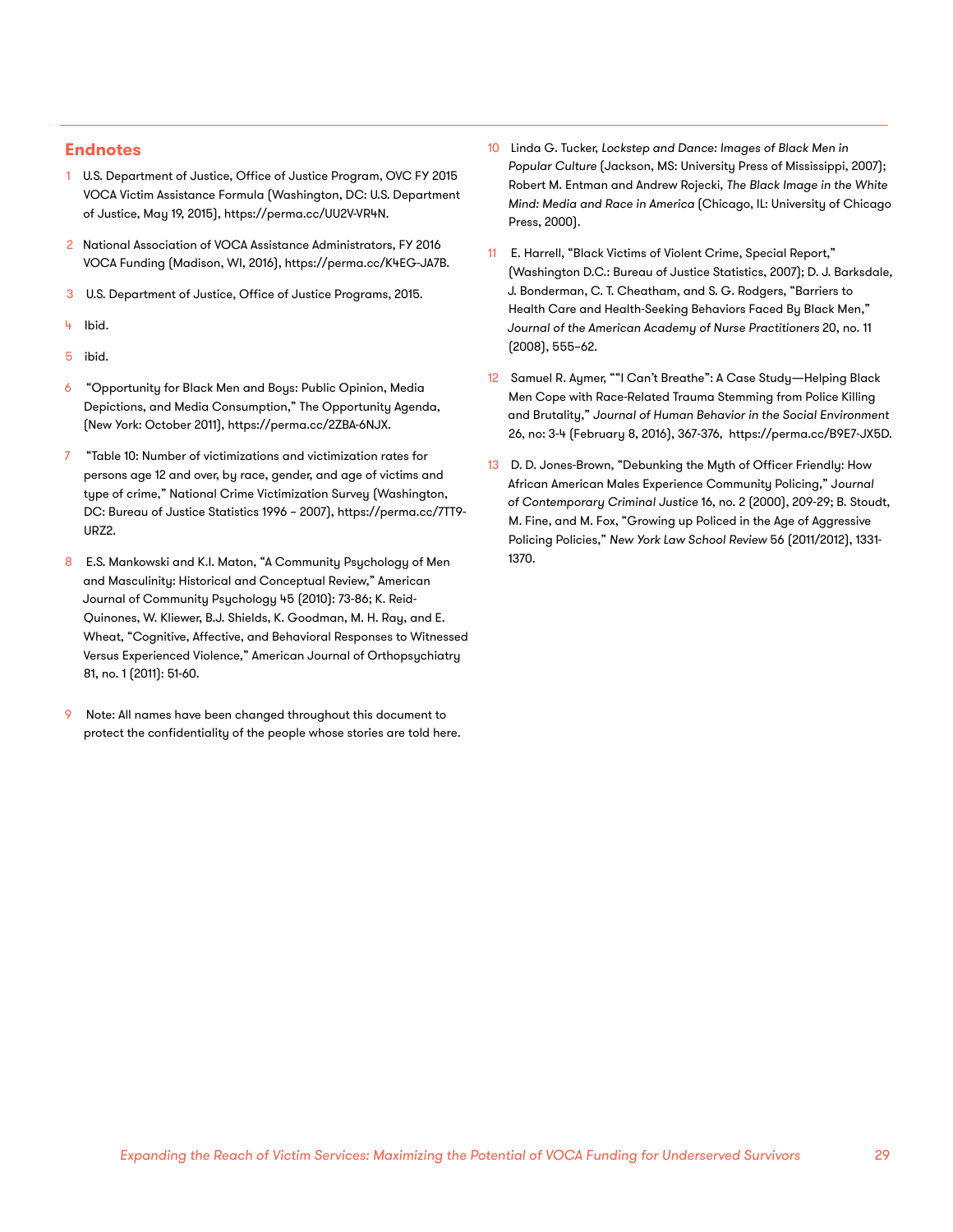### Acknowledgments

The authors would like to recognize the many people who provided invaluable input into this report, beginning with our formidable partners at Equal Justice USA and Californians for Safety and Justice. While the views here are our own, as are any mistakes, the recommendations in this report reflect the insight of countless VOCA administrators and victims' advocates, including Michael Polenberg at Safe Horizon and Susan Xenarios at the Crime Victims Treatment Center, as well as Steve Derene at the National Association of Victim Assistance Administrators, whose current and historical perspectives continue to inform our sense of possibility and commitment to this work. We benefited greatly from the partnership of the ever-skillful Vera team, and thank Mary Crowley, Ram Subramanian, and Nancy Smith for their feedback, Erin Dostal Kuller and Erika Turner for their tireless work and editorial acumen, and Gloria Mendoza for designing this report. We would like to thank the organizations whose work is profiled here—Fathers & Families of San Joaquin, Flip the Script (Goodwill Industries), Life After Uncivil Ruthless Acts, Los Angeles Metropolitan Churches, Mothers of Murdered Children, Newark United Against Violence, Our Sisters' House, and The Reverence Project—and hope we have done justice to the potential we see in the vision they represent for crime survivors. And finally, we would like to express our immense gratitude to the people whose stories are told in the case studies here and whose pain, resilience, and wisdom will remain a beacon to us in this work.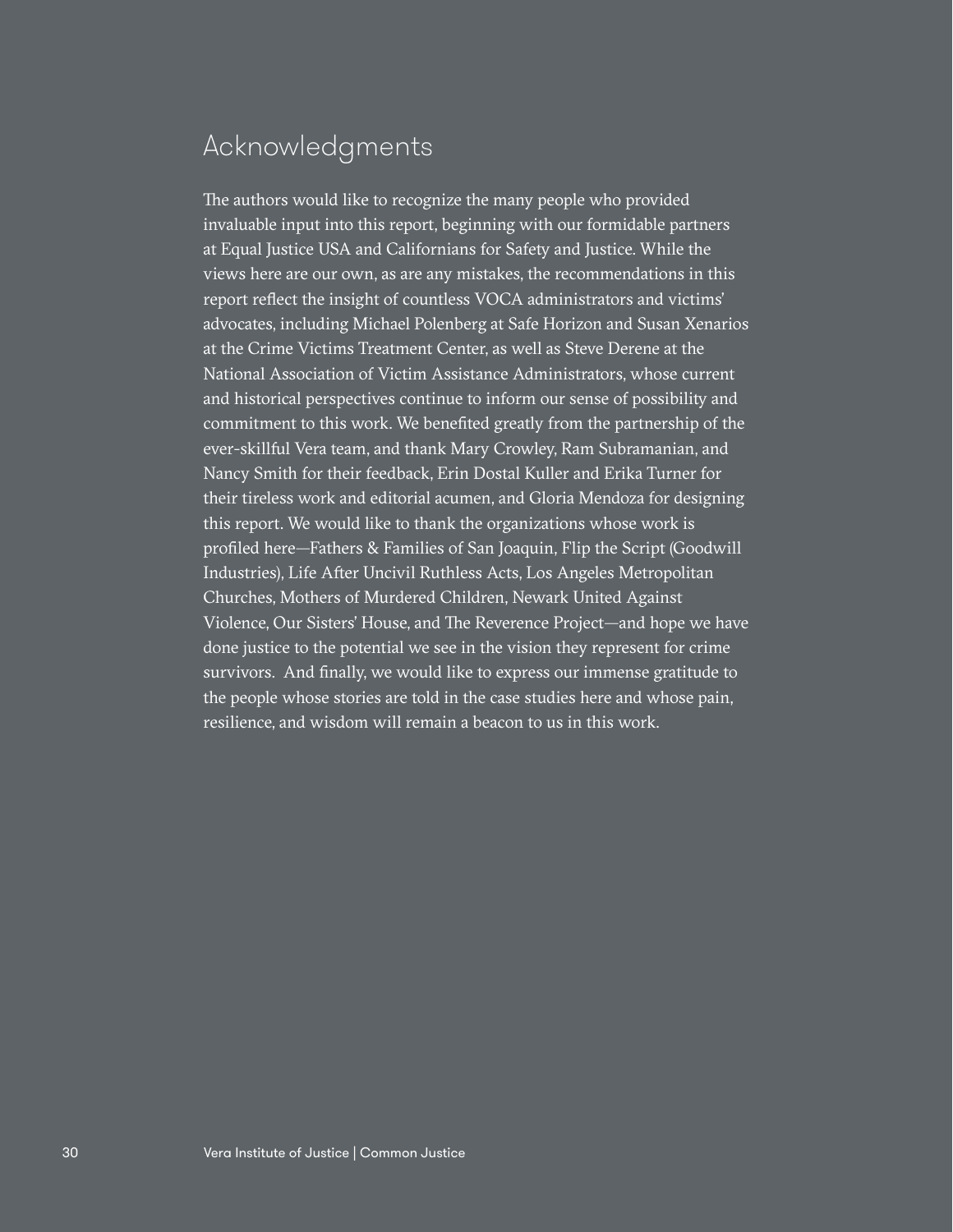### About Citations

As researchers and readers alike rely more and more on public knowledge made available through the Internet, "link rot" has become a widely acknowledged problem with creating useful and sustainable citations. To address this issue, the Vera Institute of Justice is experimenting with the use of Perma.cc (https://perma.cc), a service that helps scholars, journals, and courts create permanent links to the online sources cited in their work.

#### **Credits**

© Vera Institute of Justice 2016. All rights reserved. An electronic version of this report is posted on Vera's website at www.vera.org/publications/expanding-reach-victims-services

The Vera Institute of Justice is an independent nonprofit organization that combines expertise in research, demonstration projects, and technical assistance to help leaders in government and civil society improve the systems people rely on for justice and safety. For more information, visit [www.](http://www.vera.org) [vera.org](http://www.vera.org).

For more information about this report, contact Danielle Sered, director of Common Justice, at [desered@commonjustice.org](mailto:desered@commonjustice.org).

#### **Suggested Citation**

Danielle Sered and Bridgette Butler. Expanding the Reach of Victim Services: *Maximizing the Potential of VOCA Funding for Underserved Survivors*. New York: Vera Institute of Justice, 2016.